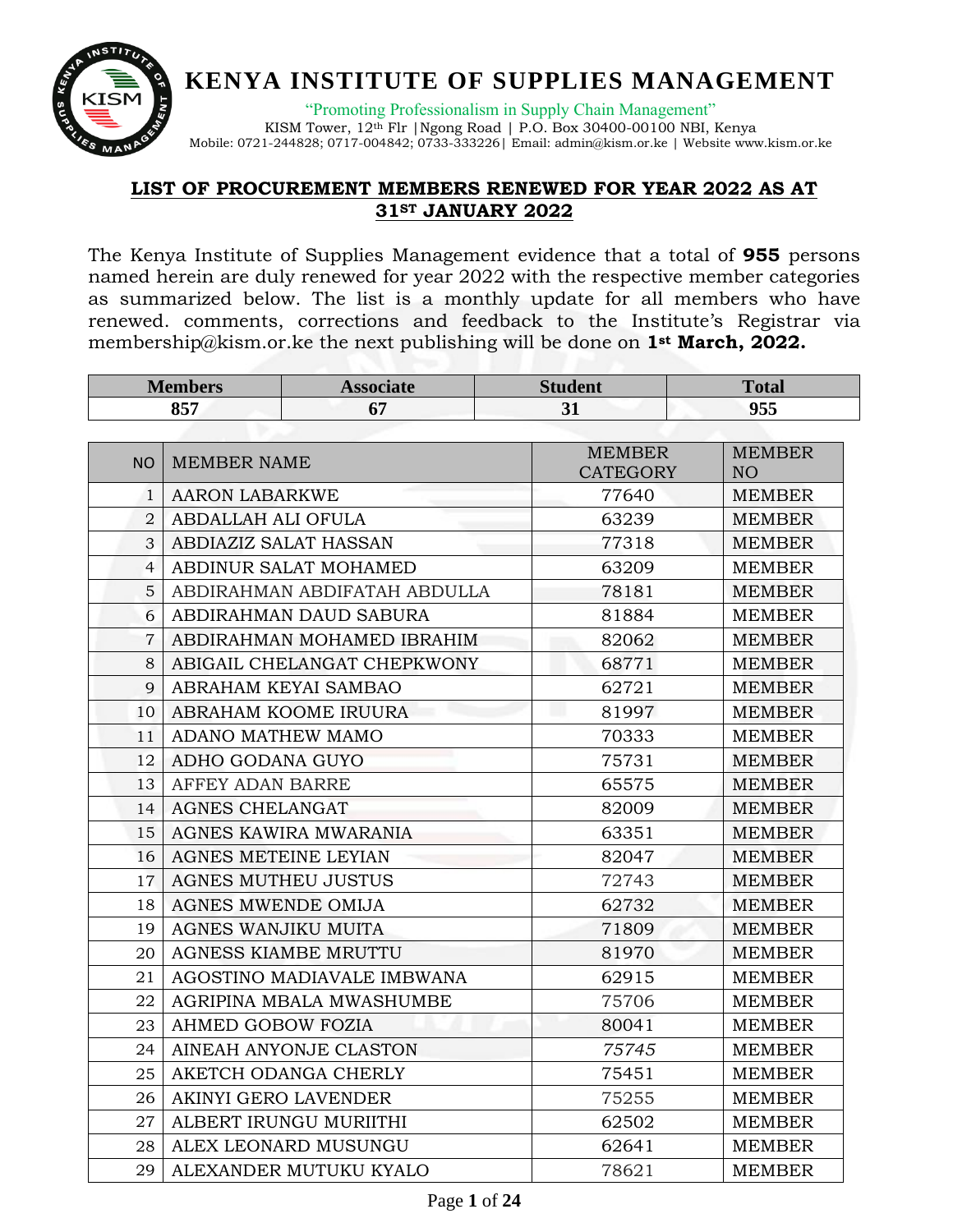

"Promoting Professionalism in Supply Chain Management"

| 30 | ALEXSON KALAMA MASHA        | 82005 | <b>MEMBER</b> |
|----|-----------------------------|-------|---------------|
| 31 | ALFAYO OGAMBA ANTHONY       | 73226 | <b>MEMBER</b> |
| 32 | ALFRED MBAKA MANANI         | 68388 | <b>MEMBER</b> |
| 33 | ALI DIKA WAKO               | 72623 | <b>MEMBER</b> |
| 34 | ALI HAMISI MATSUDZO         | 80687 | <b>MEMBER</b> |
| 35 | ALICE NYAMBURA MWAURA       | 82059 | <b>MEMBER</b> |
| 36 | ALLAN KADENGE MULOMA        | 71150 | <b>MEMBER</b> |
| 37 | ALLAN SHAH OBIAYO           | 81991 | <b>MEMBER</b> |
| 38 | ALYCE KERUBO ANYONA         | 76128 | <b>MEMBER</b> |
| 39 | AMINAZAHRA MOHAMUD SIGAT    | 71524 | <b>MEMBER</b> |
| 40 | AMON KIMELI MUGE            | 66109 | <b>MEMBER</b> |
| 41 | AMOS MUREGI KIMANI          | 68741 | <b>MEMBER</b> |
| 42 | AMOS NYAMAWI MWANGALA       | 69918 | MEMBER        |
| 43 | AMOS NYAMAWI MWANGALA       | 69918 | <b>MEMBER</b> |
| 44 | ANAB IBRAHIM ADAN           | 69351 | <b>MEMBER</b> |
| 45 | ANDREW BOSIRE MERABA        | 81982 | <b>MEMBER</b> |
| 46 | ANN NYAMBURA NGUGI          | 65194 | <b>MEMBER</b> |
| 47 | ANNESSER NDUTA KIARIE       | 68443 | <b>MEMBER</b> |
| 48 | ANNIE PISOI SAITA           | 82001 | <b>MEMBER</b> |
| 49 | ANREW NJERU KIARIE          | 65770 | <b>MEMBER</b> |
| 50 | ANSIETA MWAKITHII MINYORI   | 67122 | <b>MEMBER</b> |
| 51 | ANTHONY KAHURIA GITAU       | 63565 | <b>MEMBER</b> |
| 52 | ANTHONY KARIMI MUNYERIA     | 69487 | <b>MEMBER</b> |
| 53 | ANTHONY LUNG'AHO LUSULI     | 68059 | <b>MEMBER</b> |
| 54 | ANTHONY NDAGO TUNJE         | 63828 | MEMBER        |
| 55 | <b>ANTHONY OMONDI ASEEY</b> | 66385 | <b>MEMBER</b> |
| 56 | ANTONY KIRAGU MWANGI        | 81919 | <b>MEMBER</b> |
| 57 | ANTONY WAMBUGU NDIRANGU     | 81262 | <b>MEMBER</b> |
| 58 | <b>ARNETTE IJAYI</b>        | 71761 | <b>MEMBER</b> |
| 59 | <b>ARTHUR OPILI</b>         | 67718 | <b>MEMBER</b> |
| 60 | AWINO NGESA CONSOLATE       | 74559 | <b>MEMBER</b> |
| 61 | BEATRICE MUKUHI KINYANJUI   | 67453 | <b>MEMBER</b> |
| 62 | BEATRICE NJERI WANJIRU      | 77592 | <b>MEMBER</b> |
| 63 | <b>BEATRICE TAIGONG</b>     | 67189 | <b>MEMBER</b> |
| 64 | BEATRICE WAIRIMU KARIUKI    | 78158 | <b>MEMBER</b> |
| 65 | BENARD ODHIAMBO ODONGO      | 81988 | <b>MEMBER</b> |
| 66 | BENARD OMONDI OKELLO        | 69110 | <b>MEMBER</b> |
| 67 | BENJAMIN MUTUKU MUTHOKA     | 82034 | <b>MEMBER</b> |
| 68 | BENSON LESHAO NTONTO        | 74905 | <b>MEMBER</b> |
| 69 | BERNARD KOECH               | 67443 | <b>MEMBER</b> |
| 70 | BERNARD MBOLE KAVOO         | 64783 | <b>MEMBER</b> |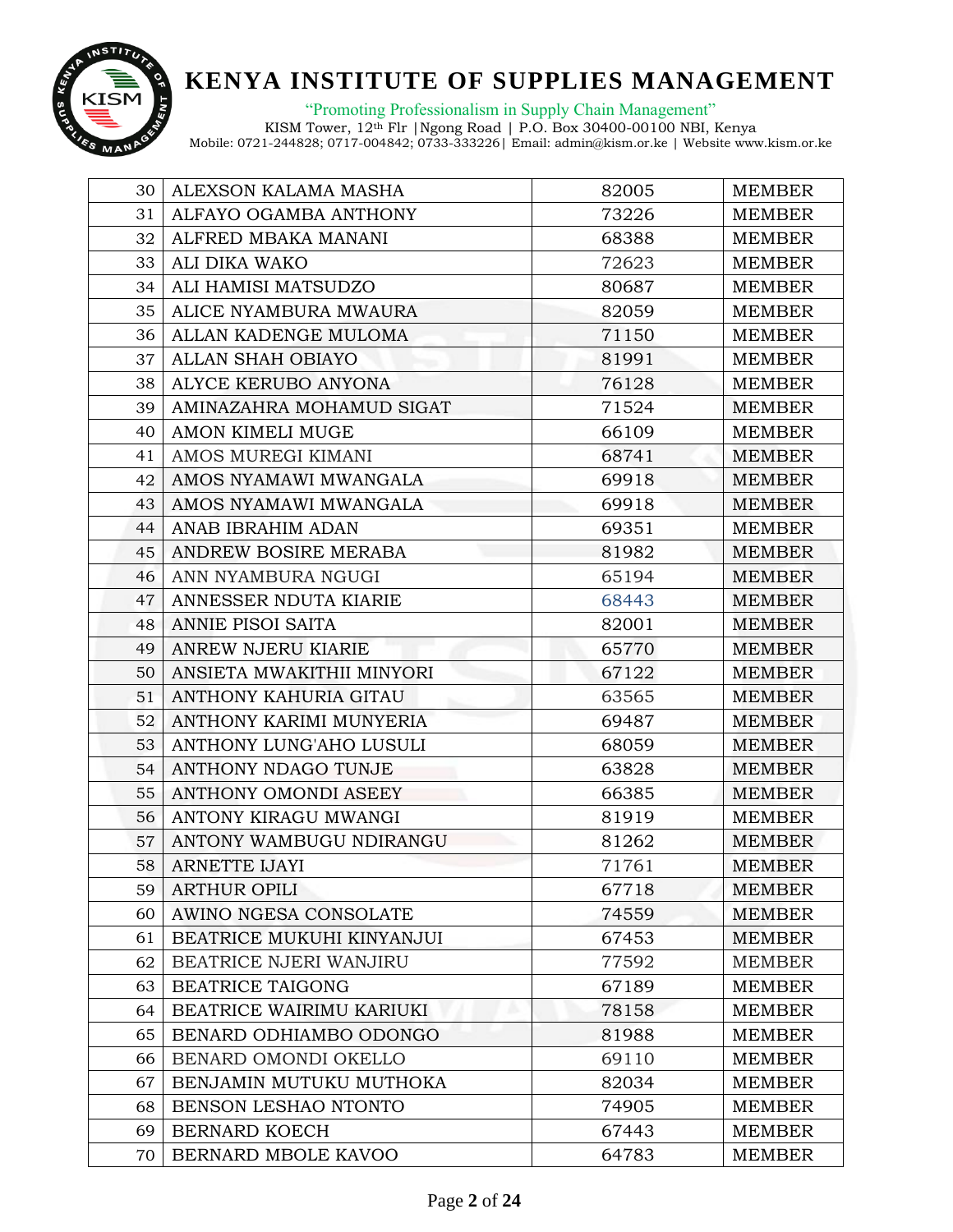

"Promoting Professionalism in Supply Chain Management"

| 71  | BERYL AWUOR MAINGA          | 81807 | <b>MEMBER</b> |
|-----|-----------------------------|-------|---------------|
| 72  | BETTY JEBET RUTTO           | 81887 | <b>MEMBER</b> |
| 73  | BEVERLYNE LUKAMIKA LUNDU    | 64965 | <b>MEMBER</b> |
| 74  | <b>BILLY BLASTO OKOTH</b>   | 66849 | <b>MEMBER</b> |
| 75  | <b>BISHAR UGAS HUSSEIN</b>  | 75662 | <b>MEMBER</b> |
| 76  | BOARD ALFRED OMONDI ARUNDA  | 64367 | <b>MEMBER</b> |
| 77  | <b>BOAZ OKOTH AKELLO</b>    | 63567 | <b>MEMBER</b> |
| 78  | <b>BOB ONDERI ATUTI</b>     | 65237 | <b>MEMBER</b> |
| 79  | BONIFACE LUILYE MUTUA       | 73337 | <b>MEMBER</b> |
| 80  | BONIFACE OPIYO ODHIAMBO     | 81813 | <b>MEMBER</b> |
| 81  | BRAMWEL MWITA CHACHA        | 72187 | <b>MEMBER</b> |
| 82  | BRENDA JEBICHII KOMEN       | 81897 | <b>MEMBER</b> |
| 83  | BRENDAH GATWIRI MWENDA      | 81907 | <b>MEMBER</b> |
| 84  | BRIAN BENJAMIN LIGAMI       | 81812 | <b>MEMBER</b> |
| 85  | BRIAN JIRONGO MUCHERA       | 81939 | <b>MEMBER</b> |
| 86  | BRIAN KARUGU WANGARI        | 82054 | <b>MEMBER</b> |
| 87  | BRIAN KIPKOECH NGETICH      | 81987 | <b>MEMBER</b> |
| 88  | <b>BRIAN KIPROP KIPRONO</b> | 80244 | <b>MEMBER</b> |
| 89  | BRIAN MOGENI MACHOKA        | 69782 | <b>MEMBER</b> |
| 90  | BROLIN SAMUEL ODHIAMBO      | 81958 | <b>MEMBER</b> |
| 91  | CALEB OSUNDWA OKOLA         | 81815 | <b>MEMBER</b> |
| 92  | CALVIN KAZUNGU SARO         | 81901 | <b>MEMBER</b> |
| 93  | CALVIN YONAH BIKALA         | 82000 | <b>MEMBER</b> |
| 94  | CALVINCE ONYANGO OGUTU      | 82069 | <b>MEMBER</b> |
| 95  | CAMILLA CHEPKOSGEI SIELEI   | 64634 | <b>MEMBER</b> |
| 96  | CAROL EDITH AMONDI          | 73269 | <b>MEMBER</b> |
| 97  | CAROL JEPTOO CHELUGUI       | 81831 | <b>MEMBER</b> |
| 98  | CAROLINE AUMA OCHELLE       | 63174 | <b>MEMBER</b> |
| 99  | CAROLINE KAMENE KENNEDY     | 81886 | <b>MEMBER</b> |
| 100 | CAROLINE MBITHE MUTUKU      | 82079 | <b>MEMBER</b> |
| 101 | CAROLINE NJERI MAINA        | 82074 | <b>MEMBER</b> |
| 102 | CAROLINE NKIROTE GACHEKE    | 71200 | <b>MEMBER</b> |
| 103 | <b>CAROLINE NTHAMBI</b>     | 71343 | <b>MEMBER</b> |
| 104 | CAROLINE WANJIKU KIROGO     | 65431 | <b>MEMBER</b> |
| 105 | CAROLYN JEPTOO              | 81819 | <b>MEMBER</b> |
| 106 | CATHERINE MAKUNGU SENELWA   | 68914 | <b>MEMBER</b> |
| 107 | CATHERINE NJAMBI GITONGA    | 74961 | MEMBER        |
| 108 | CECILIA N MWANGANGI         | 82078 | <b>MEMBER</b> |
| 109 | CELESTINE MACHENGO AKHONYA  | 81989 | <b>MEMBER</b> |
| 110 | CHABARI FREDRICK GITONGA    | 65189 | <b>MEMBER</b> |
| 111 | CHARITY DAMA MWAMBIRE       | 77847 | <b>MEMBER</b> |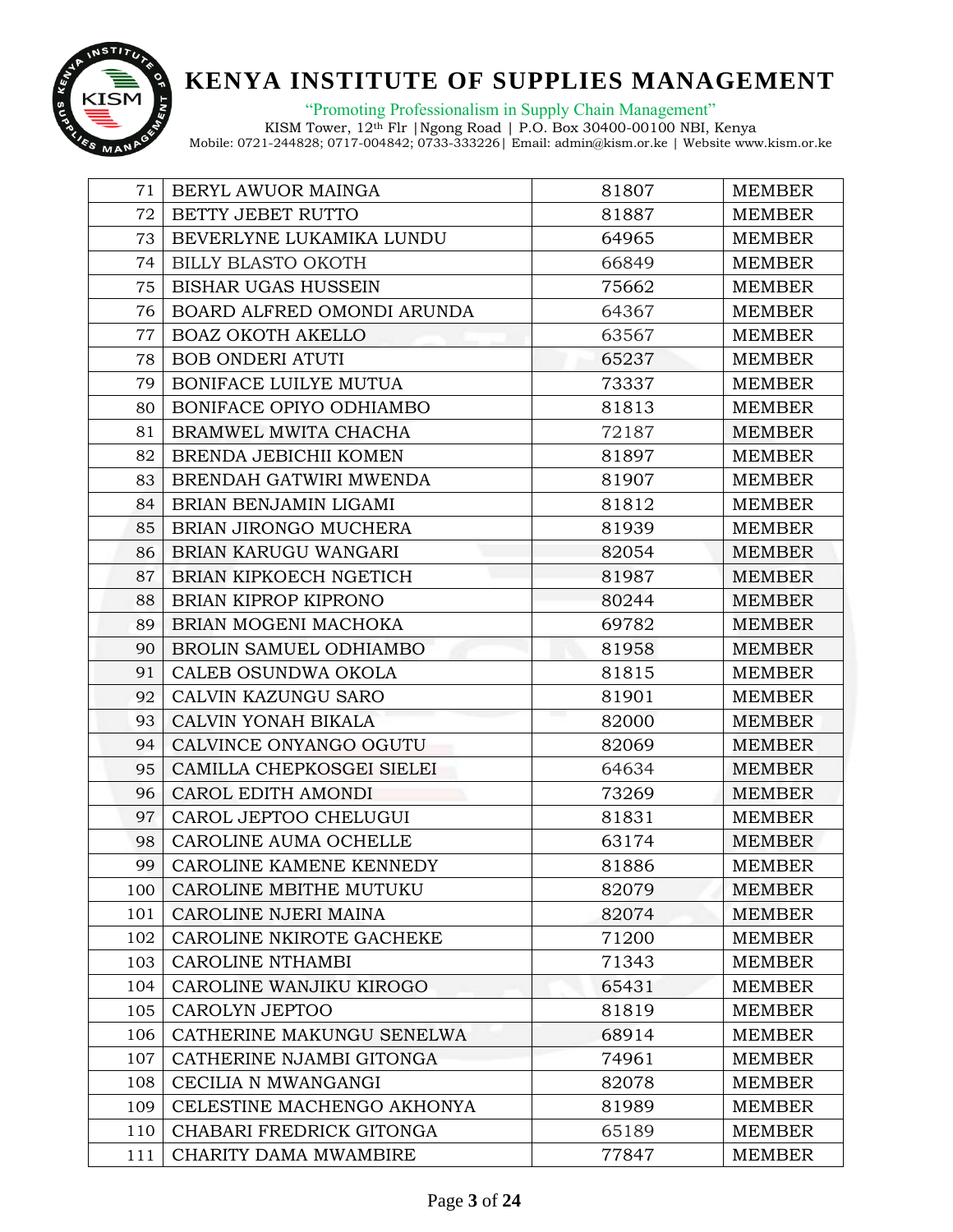

"Promoting Professionalism in Supply Chain Management"

| 112 | <b>CHARITY NYUMBIRE NDUNDE</b> | 81908 | <b>MEMBER</b> |
|-----|--------------------------------|-------|---------------|
| 113 | CHARITY WAVINYA MUTHINI        | 81976 | <b>MEMBER</b> |
| 114 | CHARLES KIPCHUMBA KIPTOO       | 65391 | <b>MEMBER</b> |
| 115 | CHARLES CHERUIYOT MUREY        | 70222 | <b>MEMBER</b> |
| 116 | CHARLES JUMA EZEKIEL           | 63192 | <b>MEMBER</b> |
| 117 | CHARLES KAMAU AMOS             | 63036 | <b>MEMBER</b> |
| 118 | CHARLES KIPKOECH KOTUT         | 67674 | <b>MEMBER</b> |
| 119 | CHARLES MBOGO NYAGA            | 75605 | MEMBER        |
| 120 | CHARLES MUTWIRI NJIRU          | 81986 | <b>MEMBER</b> |
| 121 | CHEPKIRUI LILY                 | 81849 | <b>MEMBER</b> |
| 122 | CHERUIYOT ISAAC KIPKOSGEI      | 67640 | <b>MEMBER</b> |
| 123 | CHILION OTIENO OGOL            | 65620 | <b>MEMBER</b> |
| 124 | CHISTOPHER MUSYOKI NDUNGA      | 77216 | <b>MEMBER</b> |
| 125 | CHRISTABEL NANDAKO WEKESA      | 82036 | <b>MEMBER</b> |
| 126 | CHRISTINA NDUNGE KILONZO       | 75610 | <b>MEMBER</b> |
| 127 | CHRISTINE MUTWA MASAA          | 81972 | <b>MEMBER</b> |
| 128 | CHRISTOPHER OMONDI ODIDA       | 65108 | <b>MEMBER</b> |
| 129 | CLARE WANJIKU KINUTHIA         | 68396 | <b>MEMBER</b> |
| 130 | CLEOPHAS KIBICHII CHEBUNGEI    | 64010 | <b>MEMBER</b> |
| 131 | CLIFFORD KIRAGU MBUGUA         | 75311 | <b>MEMBER</b> |
| 132 | COLLETTA KIKECHI               | 80813 | <b>MEMBER</b> |
| 133 | COLLINS MWANGA OKOTH           | 75167 | <b>MEMBER</b> |
| 134 | CONNIE KAPKIYAI BOITT          | 82046 | <b>MEMBER</b> |
| 135 | CONSTANCE ADONGO OYUGI         | 81914 | <b>MEMBER</b> |
| 136 | CORNELLIUS MACHAGE MUSA        | 76124 | <b>MEMBER</b> |
| 137 | CYNTHIA NAIPASOI SHUKURU       | 80651 | MEMBER        |
| 138 | DAHIRA YARROW IBRAHIM          | 68492 | <b>MEMBER</b> |
| 139 | DAMACLINE KWAMBOKA MOGOI       | 81822 | <b>MEMBER</b> |
| 140 | DANIEL CHIMOYI SAMUEL          | 81860 | <b>MEMBER</b> |
| 141 | DANIEL KARINGITHI              | 63550 | <b>MEMBER</b> |
| 142 | DANIEL KASHERO SANGA           | 71831 | <b>MEMBER</b> |
| 143 | DARIUS CHOLA MAGANGA           | 81551 | <b>MEMBER</b> |
| 144 | DARIUS MULINGE KILONZI         | 70764 | <b>MEMBER</b> |
| 145 | DAVID CHOGO MULWEYE            | 71455 | <b>MEMBER</b> |
| 146 | DAVID JONES MUSEMBI            | 71549 | <b>MEMBER</b> |
| 147 | DAVID LOGONGO NAGWAGA          | 74293 | <b>MEMBER</b> |
| 148 | DAVID MBOGO MUTHEE             | 81891 | <b>MEMBER</b> |
| 149 | DAVID OCHOLA ASUKE             | 78192 | <b>MEMBER</b> |
| 150 | DAVID ODHIAMBO ADIEL           | 71210 | <b>MEMBER</b> |
| 151 | DAVIS KIPRONO CHEPKWONY        | 63354 | <b>MEMBER</b> |
| 152 | DEBORAH KEMUNTO MOKEIRA        | 71265 | <b>MEMBER</b> |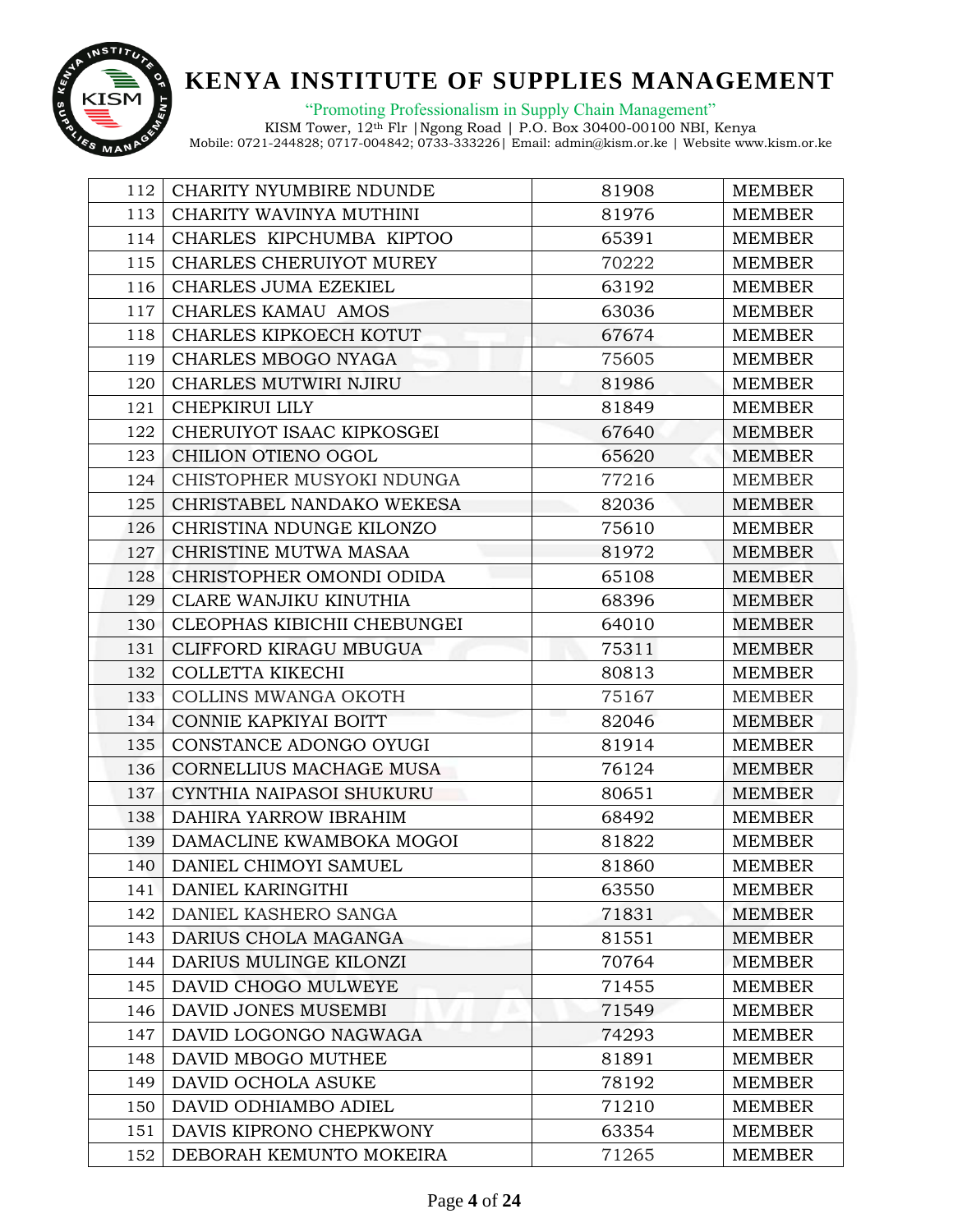

"Promoting Professionalism in Supply Chain Management"

| 153 | DEBORAH NYAMBEKI OMBUI        | 81823 | <b>MEMBER</b> |
|-----|-------------------------------|-------|---------------|
| 154 | DENIS NGATIA MUCHIRI          | 69988 | <b>MEMBER</b> |
| 155 | DENNIS GWAKO NYAKOYO          | 81912 | <b>MEMBER</b> |
| 156 | DENNIS MUTUA NZUKI            | 81877 | <b>MEMBER</b> |
| 157 | DENNIS OVICDOS ONCHARI OICHOE | 72654 | <b>MEMBER</b> |
| 158 | DERRICK OKONYO OTANDO         | 82032 | <b>MEMBER</b> |
| 159 | DIANA CHARO REHEMA            | 81953 | <b>MEMBER</b> |
| 160 | DIANA KHAKALI SAKWA           | 78071 | <b>MEMBER</b> |
| 161 | DIANA KHASANDI                | 79362 | <b>MEMBER</b> |
| 162 | DIANA WANGARI KIHUNI          | 81948 | <b>MEMBER</b> |
| 163 | DICKSON HAMISI OJIJO          | 77105 | <b>MEMBER</b> |
| 164 | DICKSON KARENGA CHEPKURUI     | 82004 | <b>MEMBER</b> |
| 165 | DOMINIC ONYANDO OGEGA         | 75120 | <b>MEMBER</b> |
| 166 | DOMITILA WANZILA MUVANYA      | 64635 | <b>MEMBER</b> |
| 167 | DORAH AKINYI KABILAH          | 81929 | <b>MEMBER</b> |
| 168 | DOREEN KHANALI                | 75803 | <b>MEMBER</b> |
| 169 | DOREEN MANGENI                | 66127 | <b>MEMBER</b> |
| 170 | DOREEN MUTENYA MURUNGA        | 82051 | <b>MEMBER</b> |
| 171 | DORLINE NJERI CHEGE           | 62992 | <b>MEMBER</b> |
| 172 | DOUGLAS BAYA YAAH             | 82035 | <b>MEMBER</b> |
| 173 | EBBY MUCHAHI WAMUKOTA         | 81926 | <b>MEMBER</b> |
| 174 | ECHWA NANYAIT ESTHER          | 82020 | <b>MEMBER</b> |
| 175 | EDDAH CHEMUTAI SOI            | 75659 | <b>MEMBER</b> |
| 176 | EDDAH WANJIKU KARIUKI         | 82048 | <b>MEMBER</b> |
| 177 | EDISON MBURA CHIGUBE          | 67675 | <b>MEMBER</b> |
| 178 | EDITH NAVASAA WAFULA          | 63190 | <b>MEMBER</b> |
| 179 | EDITH WAMBUI MATU             | 69545 | <b>MEMBER</b> |
| 180 | EDWARD MIRUNI NALIANYA        | 73803 | <b>MEMBER</b> |
| 181 | EDWIN KIPKORE KIPKECH         | 81879 | <b>MEMBER</b> |
| 182 | EDWIN MUCHAI KINYUA           | 66259 | <b>MEMBER</b> |
| 183 | EDWIN SAMUEL DIFFU            | 71390 | <b>MEMBER</b> |
| 184 | EFFIE AWUOR OTIENO            | 82033 | <b>MEMBER</b> |
| 185 | EJIKON NAMULEN BILLY          | 72278 | <b>MEMBER</b> |
| 186 | EJILO GIVINAL GIVINAL         | 63636 | <b>MEMBER</b> |
| 187 | ELI BARASA ETILA              | 82070 | <b>MEMBER</b> |
| 188 | ELIAS MUCHIRI MUTHONI         | 81947 | <b>MEMBER</b> |
| 189 | ELIJAH JULIUS OBEBO           | 67185 | MEMBER        |
| 190 | ELISHA OCHIENG' OMBURO        | 63157 | <b>MEMBER</b> |
| 191 | ELIZABETH NYAGUTHII WANJIKU   | 75351 | <b>MEMBER</b> |
| 192 | ELIZABETH NYANCHAMA MOMANYI   | 77739 | <b>MEMBER</b> |
| 193 | ELIZABETH OSODO AWUOR         | 64993 | <b>MEMBER</b> |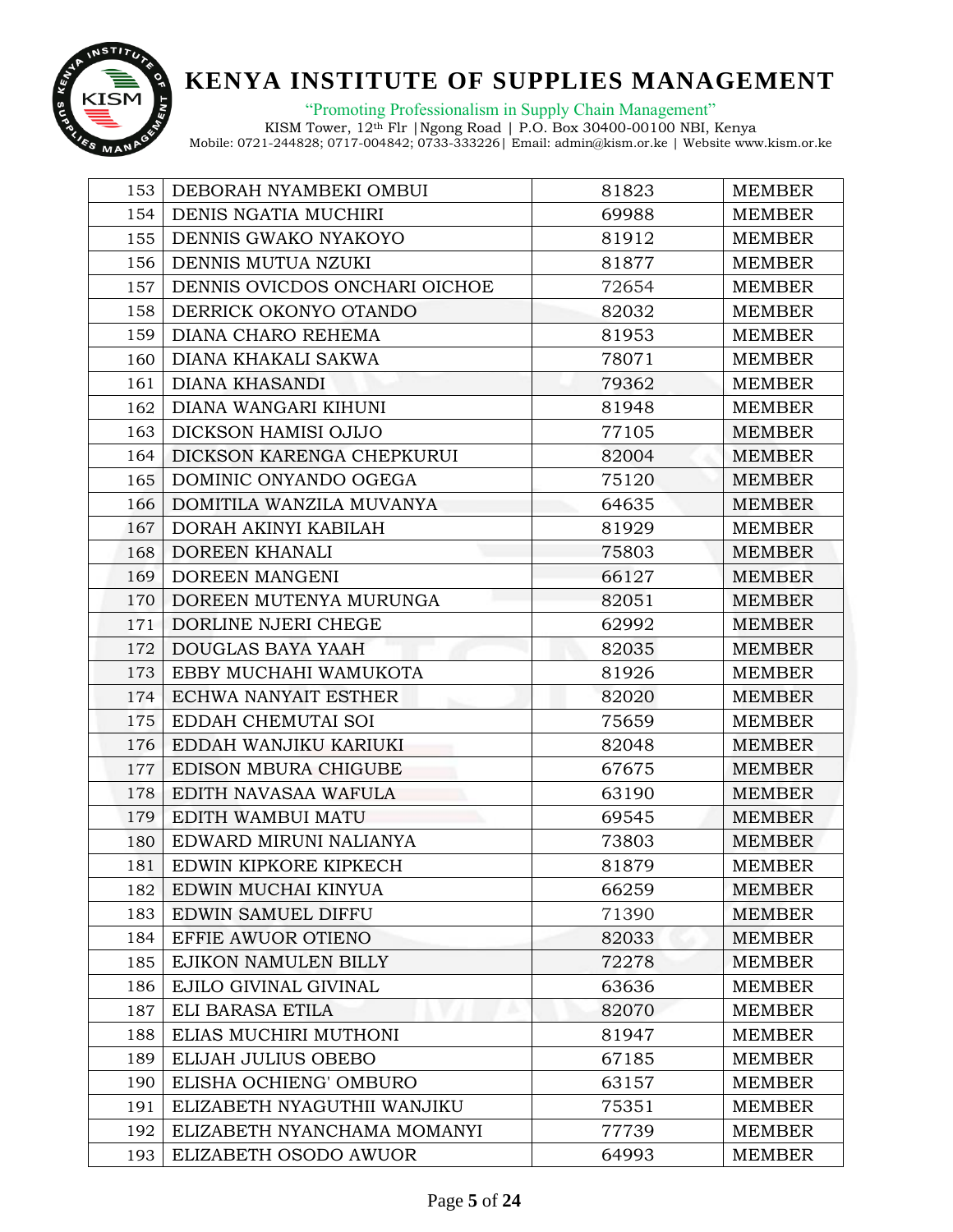

"Promoting Professionalism in Supply Chain Management"

| 194 | ELIZABETH RUTTO            | 65115 | <b>MEMBER</b> |
|-----|----------------------------|-------|---------------|
| 195 | ELIZABETH WAMBUI KARIUKI   | 82031 | <b>MEMBER</b> |
| 196 | ELIZABETH WANJIRU KARUGIA  | 74243 | <b>MEMBER</b> |
| 197 | ELLY OCHIENG OSIR          | 68432 | <b>MEMBER</b> |
| 198 | EMMACULATE ANYANGO OCHIENG | 81902 | <b>MEMBER</b> |
| 199 | EMMAH NYAMUSI MOGATA       | 81910 | <b>MEMBER</b> |
| 200 | EMMAH WAHU KINUTHIA        | 68530 | <b>MEMBER</b> |
| 201 | EMMANUEL MULEMBO MWENDWA   | 69473 | <b>MEMBER</b> |
| 202 | EMMANUELSITUMA WEKESA      | 81244 | <b>MEMBER</b> |
| 203 | ENOCK KIPKOSGEI SCHEI      | 78240 | <b>MEMBER</b> |
| 204 | ENOCK MWENDWA KISILU       | 81885 | <b>MEMBER</b> |
| 205 | ERIC KIPKIRUI ROROGU MILGO | 66098 | <b>MEMBER</b> |
| 206 | ERIC MUTUA NDUNDA          | 79299 | <b>MEMBER</b> |
| 207 | ERIC ODEMO                 | 75018 | <b>MEMBER</b> |
| 208 | ERICK KIPTOO KIMETO        | 69705 | <b>MEMBER</b> |
| 209 | ERICK OMONDI AGURE         | 68033 | <b>MEMBER</b> |
| 210 | ERICK OTIENO MUGA          | 63484 | <b>MEMBER</b> |
| 211 | ERICK ZARAI KULOBA         | 72737 | MEMBER        |
| 212 | ERICSON MOCHIEMO NYAMAMBA  | 67528 | <b>MEMBER</b> |
| 213 | ESTHER KWEKWE KOMBE        | 73688 | <b>MEMBER</b> |
| 214 | ESTHER NYAMBURA MUTERO     | 74454 | <b>MEMBER</b> |
| 215 | ESTHER RACHEL WASIKE       | 67107 | <b>MEMBER</b> |
| 216 | ESTHER WAITHERA NJENGA     | 71116 | <b>MEMBER</b> |
| 217 | ESTHER WANJIRU NDIRANGU    | 65737 | <b>MEMBER</b> |
| 218 | ETIIR ELVIS ERENG          | 79131 | <b>MEMBER</b> |
| 219 | EUNICE ADHIAMBO OKOTH      | 70000 | <b>MEMBER</b> |
| 220 | EUNICE ATIENO NGARE        | 81965 | <b>MEMBER</b> |
| 221 | EUNICE KALONDU MUSYOKA     | 70678 | <b>MEMBER</b> |
| 222 | EUNICE KOKI KYALO          | 73961 | <b>MEMBER</b> |
| 223 | EUNICE MBITHE MUUO         | 65844 | <b>MEMBER</b> |
| 224 | EVA ZALE MSAGHA            | 65007 | <b>MEMBER</b> |
| 225 | EVALYNE TABITHA MWANIA     | 70542 | <b>MEMBER</b> |
| 226 | EVALYNE WANDIA NJUKI       | 81980 | <b>MEMBER</b> |
| 227 | EVANGELINE KAJUJU KABERIA  | 81941 | <b>MEMBER</b> |
| 228 | EVANGELINE KINYA RATANYA   | 65300 | <b>MEMBER</b> |
| 229 | EVANS IRERI GITONGA        | 67207 | <b>MEMBER</b> |
| 230 | EVE NEKESA WAKHUNGU        | 75137 | MEMBER        |
| 231 | EVERLYNE AKOTH AYOROH      | 72507 | <b>MEMBER</b> |
| 232 | EVERLYNE LUCY KATHINI      | 81893 | <b>MEMBER</b> |
| 233 | EZEKIEL OKUMU EKEYA        | 78930 | <b>MEMBER</b> |
| 234 | FAITH ACHIENG JACK         | 82075 | <b>MEMBER</b> |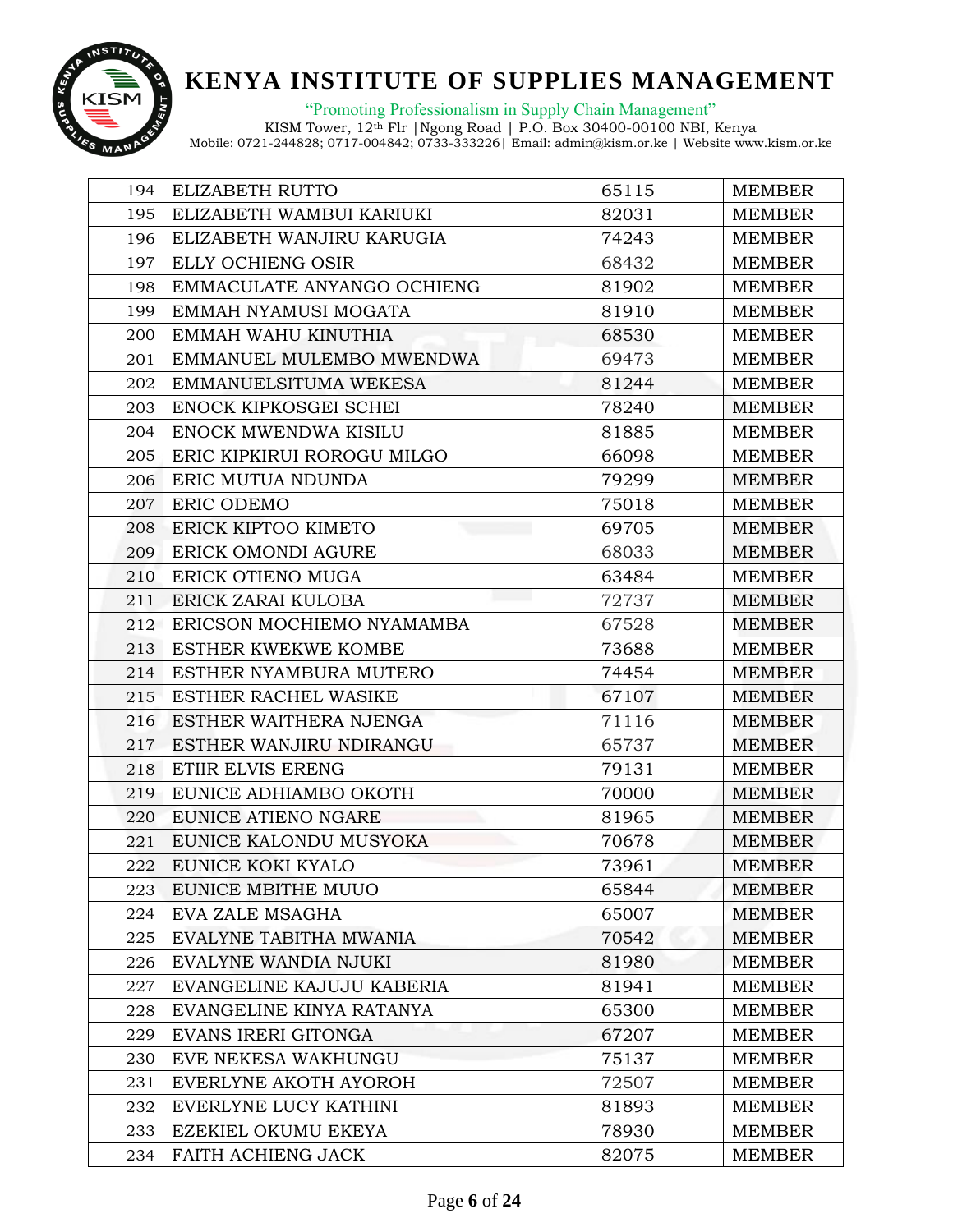

"Promoting Professionalism in Supply Chain Management"

| 235 | FAITH CHEPNG'ENOH NG'ENO           | 79583 | <b>MEMBER</b> |
|-----|------------------------------------|-------|---------------|
| 236 | FAITH KAHINDI MWAKA                | 77030 | <b>MEMBER</b> |
| 237 | <b>FAITH KOSGEI</b>                | 63315 | <b>MEMBER</b> |
| 238 | FAITH MWENDE MUANGE                | 71598 | <b>MEMBER</b> |
| 239 | FAITH NYAMBURA WANJIKU             | 81836 | <b>MEMBER</b> |
| 240 | FAITH ONYIMBO HELLEN AKINYI        | 62495 | <b>MEMBER</b> |
| 241 | <b>FAITH WANGARI WAWERU</b>        | 81961 | <b>MEMBER</b> |
| 242 | FAITH WANJIRU MWAGUYA              | 81978 | <b>MEMBER</b> |
| 243 | FATUMA DERA KIYANA                 | 82049 | <b>MEMBER</b> |
| 244 | FELICINA MUTHONI WANJOHI           | 77540 | <b>MEMBER</b> |
| 245 | FELISTA NJERI WANJIKU              | 71622 | <b>MEMBER</b> |
| 246 | FELISTER KERUBO KEANA              | 75629 | <b>MEMBER</b> |
| 247 | FELIX KIPLAGAT CHELIMO             | 63086 | <b>MEMBER</b> |
| 248 | FELIX MBENGELI KASIMBU             | 77911 | <b>MEMBER</b> |
| 249 | FELIX ODHIAMBO OKIRI               | 81951 | <b>MEMBER</b> |
| 250 | FELIX WENYA MURUNGA                | 78961 | <b>MEMBER</b> |
| 251 | FESTUS KYALO DAVID                 | 79141 | <b>MEMBER</b> |
| 252 | FESTUS MBUVI KASONZO               | 62799 | <b>MEMBER</b> |
| 253 | FESTUS MUEMA MUSYOKA               | 70599 | <b>MEMBER</b> |
| 254 | FESTUS MUSEMBI MUTHENGI            | 79873 | <b>MEMBER</b> |
| 255 | <b>FESTUS OKUBASU</b>              | 62645 | <b>MEMBER</b> |
| 256 | <b>FLAVIA GATWIRI</b>              | 81956 | <b>MEMBER</b> |
| 257 | <b>FLORENCE AMBALE</b>             | 81925 | <b>MEMBER</b> |
| 258 | FLORENCE ROXANN AGATSIVA<br>AMBUGA | 77112 | <b>MEMBER</b> |
| 259 | FRANCIS KAMUREN YATOR              | 70420 | <b>MEMBER</b> |
| 260 | FRANCIS LEPINI LENGEES             | 82008 | <b>MEMBER</b> |
| 261 | FRANCIS ONYANGO OKUMU              | 81872 | <b>MEMBER</b> |
| 262 | FRED ONGISA NYANG'AU               | 66529 | <b>MEMBER</b> |
| 263 | FRED WEKESA MASINDE                | 81818 | MEMBER        |
| 264 | FREDICK MUTUKU MITHANGA            | 71316 | <b>MEMBER</b> |
| 265 | FREDRICK ARTHUR OLUOCH OROMO       | 63049 | <b>MEMBER</b> |
| 266 | FREDRICK CHORE OMBWAYO             | 66851 | <b>MEMBER</b> |
| 267 | FREDRICK KAHIGA KIHUNGI            | 80635 | <b>MEMBER</b> |
| 268 | FREDRICK OGEMBO MANGICHO           | 66528 | MEMBER        |
| 269 | FRIDAH GACHERI KITHINJI            | 71317 | <b>MEMBER</b> |
| 270 | <b>GARNET JENDEKA AGENES</b>       | 81857 | <b>MEMBER</b> |
| 271 | <b>GATWIRI DORIS</b>               | 76554 | <b>MEMBER</b> |
| 272 | GENTRIX JEROTICH KIPCHUMBA         | 74250 | <b>MEMBER</b> |
| 273 | GEOFFREY CHEBWAI RUTO              | 69919 | <b>MEMBER</b> |
| 274 | GEOFFREY MUHUNAMI AMUHAYA          | 67927 | <b>MEMBER</b> |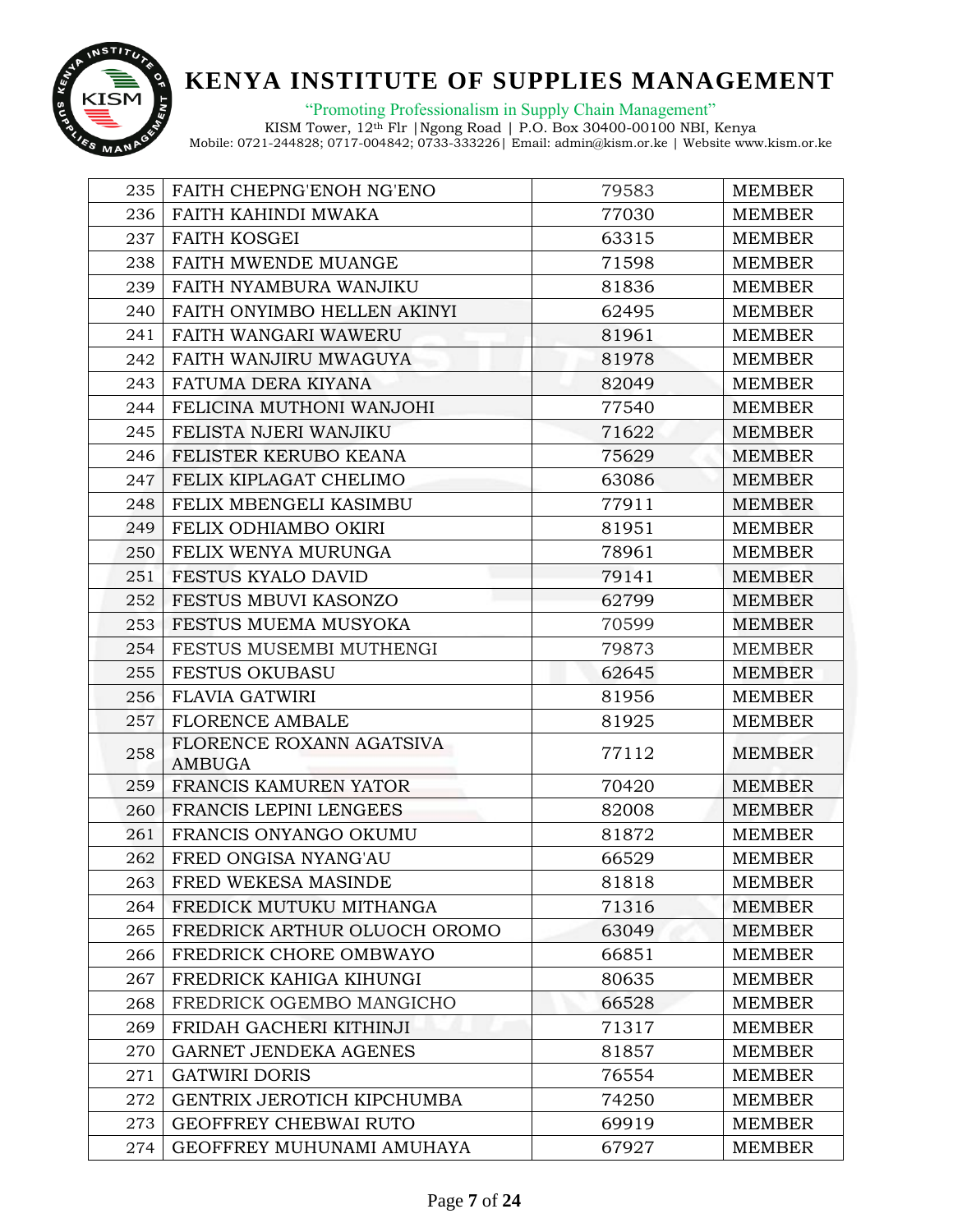

"Promoting Professionalism in Supply Chain Management"

| 275 | GEOFREY KIPNGENO ROTICH              | 69482 | <b>MEMBER</b> |
|-----|--------------------------------------|-------|---------------|
| 276 | GEOFREY OBWOGE OMWANGE               | 79599 | <b>MEMBER</b> |
| 277 | GEORGE KURIA MUIGAI                  | 81977 | <b>MEMBER</b> |
| 278 | <b>GEORGE MAINA MBUTHIA</b>          | 69922 | <b>MEMBER</b> |
| 279 | GEORGE MUCHANGI NGIRI                | 71520 | <b>MEMBER</b> |
| 280 | GEORGE ODONGO OGWANG                 | 62438 | <b>MEMBER</b> |
| 281 | <b>GEORGE OKEYO OYWER</b>            | 62781 | <b>MEMBER</b> |
| 282 | <b>GEORGE OWUOR YAHUMA</b>           | 81992 | <b>MEMBER</b> |
| 283 | GEORGE POLYCARP WESONGA              | 81916 | <b>MEMBER</b> |
| 284 | GEORGE SAMUEL MWALANDI               | 73834 | <b>MEMBER</b> |
| 285 | GEORGE WAITHAKA NDEGWA               | 65047 | <b>MEMBER</b> |
| 286 | GEORGINA ANYANGO MAKOKHA             | 71135 | <b>MEMBER</b> |
| 287 | GERISHON KILAMBO MWACHARO            | 63232 | MEMBER        |
| 288 | GETRUDE WAHU MBUGUA                  | 80667 | <b>MEMBER</b> |
| 289 | <b>GIDALI DIRU SILAS</b>             | 78353 | <b>MEMBER</b> |
| 290 | GILBERT MAINA KARANJA                | 82030 | <b>MEMBER</b> |
| 291 | GILBERT NYAIRO ONGUSO                | 62952 | <b>MEMBER</b> |
| 292 | GILLIAN CHEPKEMOI SOI                | 69445 | <b>MEMBER</b> |
| 293 | GITAHI GICHOHI SOLOMON               | 78739 | <b>MEMBER</b> |
| 294 | GITARI KIMATHI DEDAN                 | 77704 | <b>MEMBER</b> |
| 295 | <b>GLADYS CHEPKIRUI SIONGOK</b>      | 81846 | <b>MEMBER</b> |
| 296 | <b>GLADYS J KORIR</b>                | 66303 | <b>MEMBER</b> |
| 297 | <b>GLADYS NJERI THUKU</b>            | 69125 | <b>MEMBER</b> |
| 298 | <b>GLADYS WANJIRU NJOROGE</b>        | 82064 | <b>MEMBER</b> |
| 299 | <b>GLORIA MAKENA KIRUKI</b>          | 66632 | <b>MEMBER</b> |
| 300 | <b>GODANA TUNNE</b>                  | 80068 | <b>MEMBER</b> |
| 301 | GODFREY ADEDE MATAMA                 | 62751 | <b>MEMBER</b> |
| 302 | <b>GRACE AKINYI OCHIDO</b>           | 82027 | <b>MEMBER</b> |
| 303 | <b>GRACE CATHERINE NJERI MURICHU</b> | 64189 | <b>MEMBER</b> |
| 304 | <b>GRACE KHANYIHWA</b>               | 81943 | <b>MEMBER</b> |
| 305 | <b>GRACE MBOGO KANYUE</b>            | 80164 | <b>MEMBER</b> |
| 306 | <b>GRACE OWUOR ANG'OGO</b>           | 82044 | <b>MEMBER</b> |
| 307 | <b>GRAHAM NGATIA KARIUKI</b>         | 78974 | <b>MEMBER</b> |
| 308 | <b>GRAHAM SIMIREN NAIBOR</b>         | 67345 | <b>MEMBER</b> |
| 309 | <b>GRIFTHY KINOTI KOOME</b>          | 81969 | <b>MEMBER</b> |
| 310 | <b>HALIMA ADAN DIBA</b>              | 79023 | <b>MEMBER</b> |
| 311 | <b>HALIMA IBRAHIM</b>                | 82013 | <b>MEMBER</b> |
| 312 | <b>HAMIDA MUKTAR</b>                 | 74488 | <b>MEMBER</b> |
| 313 | HANNAH MWAE WADUU                    | 75903 | <b>MEMBER</b> |
| 314 | HARRIET KEMUNTO MATARA               | 73730 | <b>MEMBER</b> |
| 315 | HARRIS GACHERU MAINA                 | 62449 | <b>MEMBER</b> |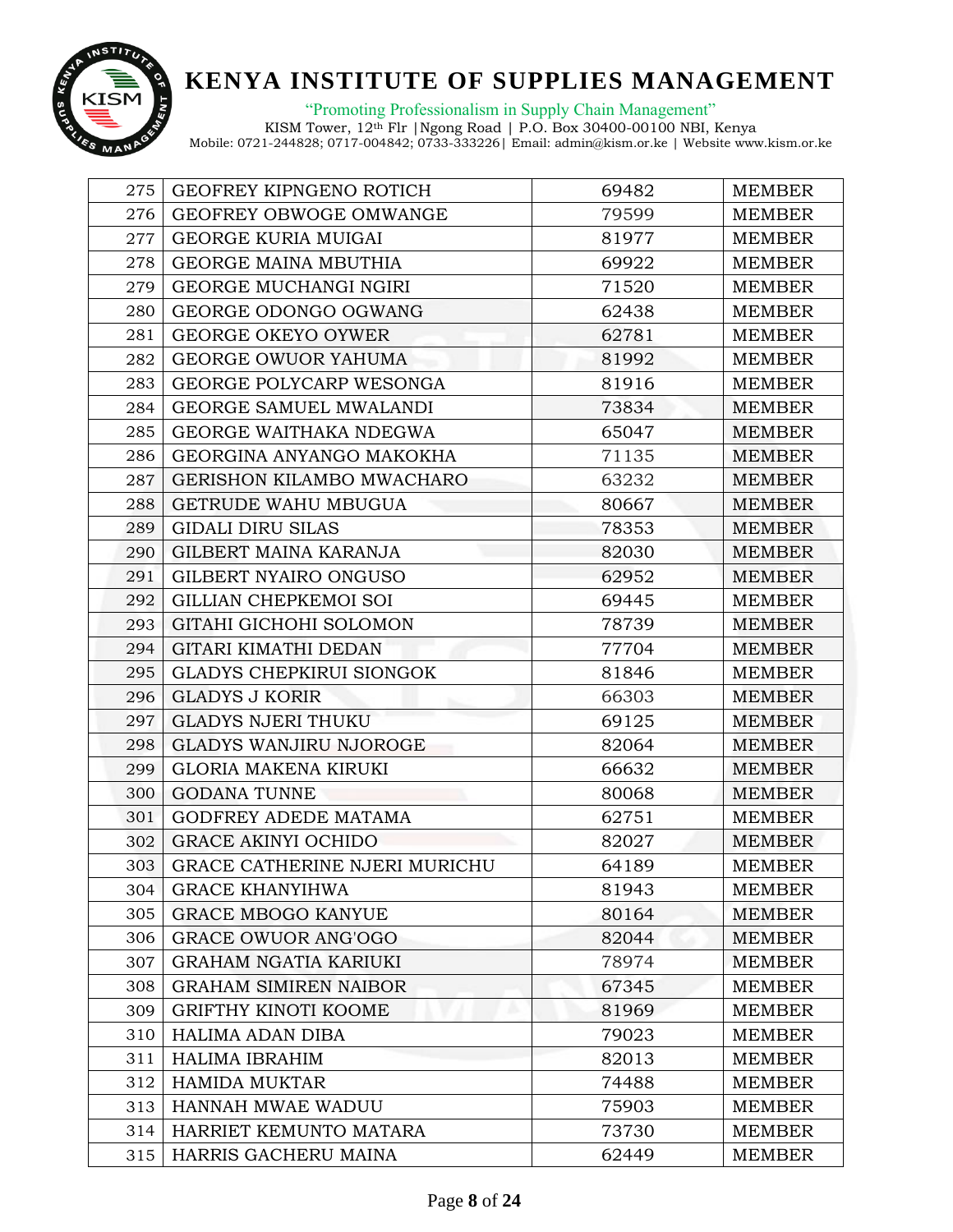

"Promoting Professionalism in Supply Chain Management"

| 316 | <b>HARRISON MBURU GATUMBI</b>      | 81945 | <b>MEMBER</b> |
|-----|------------------------------------|-------|---------------|
| 317 | HELLEN CHEPKIRUI KOECH             | 73885 | <b>MEMBER</b> |
| 318 | HELLEN MUGURE KOMORA               | 77639 | <b>MEMBER</b> |
| 319 | HEMPSTONE NYANGOR                  | 81973 | <b>MEMBER</b> |
| 320 | <b>HENOCK KOROSSO KIRUNGU</b>      | 65774 | <b>MEMBER</b> |
| 321 | HENRY MBOCHO MWANGI                | 63217 | <b>MEMBER</b> |
| 322 | <b>HENRY MUSAU PHILIP</b>          | 67746 | <b>MEMBER</b> |
| 323 | HENRY MWANGI MBURU                 | 62592 | <b>MEMBER</b> |
| 324 | HESBON KOLA ODERA                  | 67425 | <b>MEMBER</b> |
| 325 | HILLARY OKOTH ONYANGO              | 82006 | <b>MEMBER</b> |
| 326 | HISHAM MANGALE MOHAMED             | 81967 | <b>MEMBER</b> |
| 327 | <b>HUDDA AHMED ABASS</b>           | 69532 | <b>MEMBER</b> |
| 328 | HUSSEIN MOSES WAMALWA              | 81927 | <b>MEMBER</b> |
| 329 | <b>IBRAHIM ABDULLAHI ISMAIL</b>    | 67266 | <b>MEMBER</b> |
| 330 | <b>IBRAHIM ISSACK ABDULLA</b>      | 72034 | <b>MEMBER</b> |
| 331 | IGNATIUS ERICK NYONGESA            | 81985 | <b>MEMBER</b> |
| 332 | <b>IRENE NDUKI MUTHIANI</b>        | 82060 | <b>MEMBER</b> |
| 333 | <b>IRENE WAIRIMU NGUNYI</b>        | 70070 | <b>MEMBER</b> |
| 334 | <b>IRENE WAMBUI MWANGI</b>         | 82012 | <b>MEMBER</b> |
| 335 | IRENE WAMBUI WANGITHI              | 67104 | <b>MEMBER</b> |
| 336 | <b>ISAAC KIGEN KIPLAGAT</b>        | 68274 | <b>MEMBER</b> |
| 337 | <b>ISAAC KIPKOECH CHEROP</b>       | 79122 | <b>MEMBER</b> |
| 338 | <b>ISAAC KIPYEGON KOECH</b>        | 73216 | <b>MEMBER</b> |
| 339 | <b>ISAAC KULOBA WAFULA</b>         | 81911 | <b>MEMBER</b> |
| 340 | <b>ISAAC KYALIGONZA</b>            | 65696 | <b>MEMBER</b> |
| 341 | <b>ISABELLA NAISULA KURIO</b>      | 74903 | <b>MEMBER</b> |
| 342 | <b>ISAIAH GITHINJI KAMAU</b>       | 72331 | <b>MEMBER</b> |
| 343 | <b>ISSACK MOHAMED MUHUMED</b>      | 80275 | <b>MEMBER</b> |
| 344 | <b>ISSACK YUSSUF MOHAMED</b>       | 63607 | <b>MEMBER</b> |
| 345 | <b>JACINTA KOKA KILONZI</b>        | 77190 | <b>MEMBER</b> |
| 346 | <b>JACINTER AKOTH OBUNDE</b>       | 81882 | <b>MEMBER</b> |
| 347 | <b>JACK GUMBOH</b>                 | 66258 | <b>MEMBER</b> |
| 348 | <b>JACK OMONDI OYIEKE</b>          | 76089 | <b>MEMBER</b> |
| 349 | <b>JACKLINE CHEPKOECH SUGUT</b>    | 75917 | <b>MEMBER</b> |
| 350 | <b>JACKLINE KEMUNTO OBWOGI</b>     | 74014 | <b>MEMBER</b> |
| 351 | <b>JACKLINE NYAMBURA WANJIRU</b>   | 81066 | <b>MEMBER</b> |
| 352 | <b>JACKSON ANKAINE NANKOO</b>      | 81736 | <b>MEMBER</b> |
| 353 | <b>JACKSON KIPROTICH CHERUIYOT</b> | 73699 | <b>MEMBER</b> |
| 354 | JACKYLYNE BOSIBORI OTUNDO          | 69879 | <b>MEMBER</b> |
| 355 | <b>JACQUELINE KAPTUM</b>           | 79059 | <b>MEMBER</b> |
| 356 | JACQUELINE MWENDE MUASYA           | 66324 | <b>MEMBER</b> |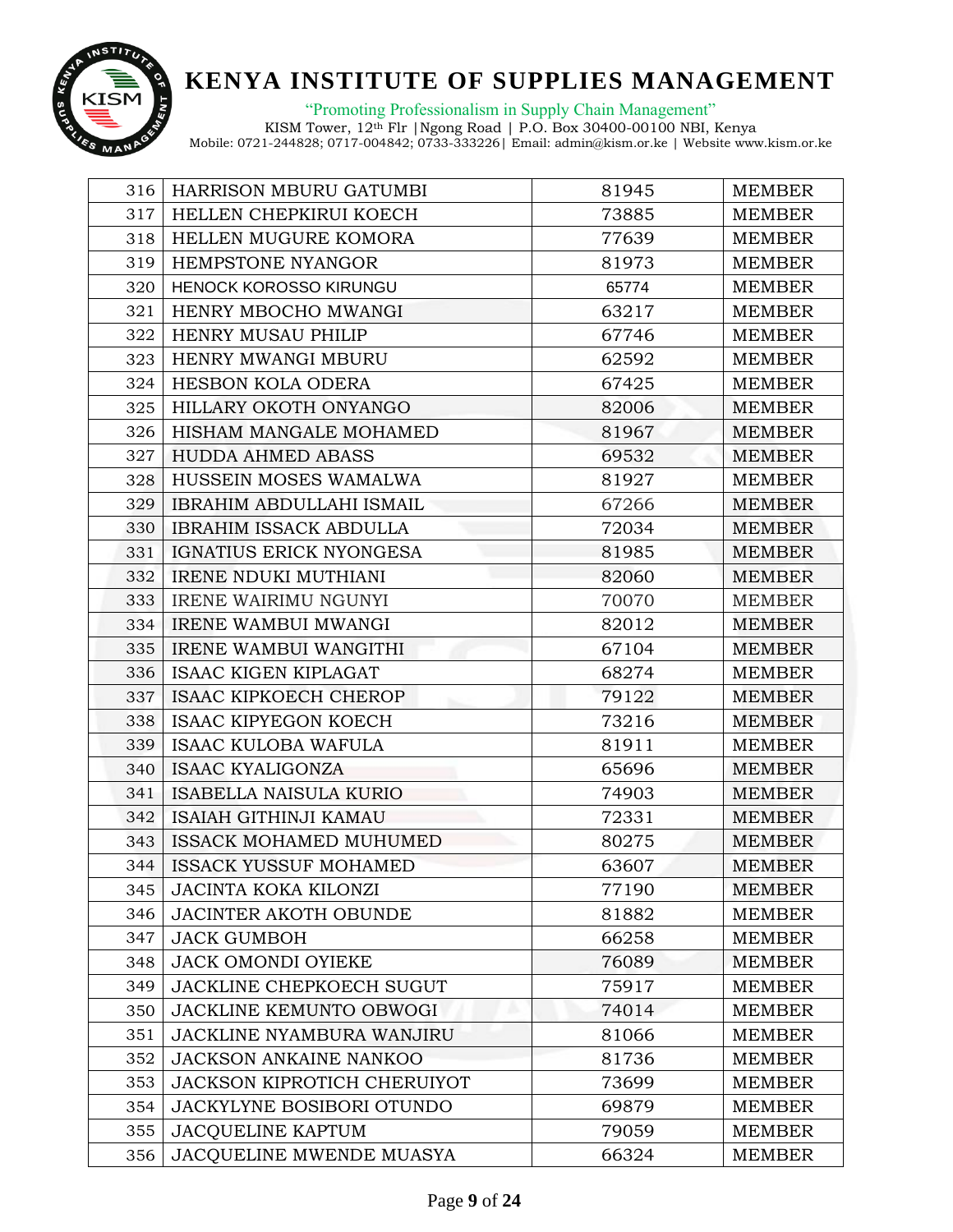

"Promoting Professionalism in Supply Chain Management"

| 357 | <b>JAEL AKINYI OLACK</b>         | 63195 | <b>MEMBER</b> |
|-----|----------------------------------|-------|---------------|
| 358 | <b>JAMES CHEO WAKHULUNYA</b>     | 81217 | <b>MEMBER</b> |
| 359 | <b>JAMES GITHINJI MUTURI</b>     | 81073 | <b>MEMBER</b> |
| 360 | <b>JAMES KARANJA KARIUKI</b>     | 74673 | <b>MEMBER</b> |
| 361 | <b>JAMES KARANJA RIBIRU</b>      | 62812 | <b>MEMBER</b> |
| 362 | <b>JAMES MUCHOKI MWANGI</b>      | 81930 | <b>MEMBER</b> |
| 363 | <b>JAMES MUNALA MABINDA</b>      | 76898 | <b>MEMBER</b> |
| 364 | <b>JAMES MUSYOKI MUNYITHYA</b>   | 64353 | <b>MEMBER</b> |
| 365 | <b>JAMES ODHIAMBO OTIENO</b>     | 67819 | <b>MEMBER</b> |
| 366 | <b>JAMES ORWARU MAENGWE</b>      | 64104 | <b>MEMBER</b> |
| 367 | <b>JAMILA ABDI ADAN</b>          | 75522 | <b>MEMBER</b> |
| 368 | JANE JEPTANUI ROTICH             | 63379 | <b>MEMBER</b> |
| 369 | <b>JANE KAWIRA</b>               | 69849 | <b>MEMBER</b> |
| 370 | <b>JANE MWIHAKI KIMANI</b>       | 81404 | MEMBER        |
| 371 | <b>JANE WAMBURA IRERI</b>        | 67258 | <b>MEMBER</b> |
| 372 | <b>JANE WANGECHI GITHUI</b>      | 80488 | <b>MEMBER</b> |
| 373 | JANE WANJIRU MWANIKI             | 77941 | <b>MEMBER</b> |
| 374 | <b>JANET N LOOREMETA</b>         | 63029 | <b>MEMBER</b> |
| 375 | JANETTE DOROTHY MUTIMBIA         | 71796 | <b>MEMBER</b> |
| 376 | <b>JAPHET THATHI NJIRU</b>       | 81803 | <b>MEMBER</b> |
| 377 | <b>JAPHETH TOM ASEKA</b>         | 64013 | <b>MEMBER</b> |
| 378 | JARED OMONDI MBARE               | 73613 | <b>MEMBER</b> |
| 379 | JARED OMONDI ODHIAMBO            | 81829 | <b>MEMBER</b> |
| 380 | JEDIEL MUTURIA MBAABU            | 72458 | <b>MEMBER</b> |
| 381 | JENTRIX ALUNGATA OMUNGA          | 81954 | <b>MEMBER</b> |
| 382 | <b>JEREMIAH KIBET YEGO</b>       | 63266 | <b>MEMBER</b> |
| 383 | <b>JEREMIAH KIIO NTHUSI</b>      | 63497 | <b>MEMBER</b> |
| 384 | JEREMIAH M.N. SALIKU             | 63773 | <b>MEMBER</b> |
| 385 | <b>JESCA CHEPKEMOI TOROITICH</b> | 74955 | <b>MEMBER</b> |
| 386 | <b>JILLO ADAN GUYO</b>           | 82021 | <b>MEMBER</b> |
| 387 | <b>JIMSON OBIRI MANYURA</b>      | 69525 | <b>MEMBER</b> |
| 388 | <b>JOAN IRAMWENYA MAKAMU</b>     | 79416 | <b>MEMBER</b> |
| 389 | <b>JOAN KIMOSOP</b>              | 65984 | <b>MEMBER</b> |
| 390 | <b>JOAN NJERI WAMBU</b>          | 72249 | <b>MEMBER</b> |
| 391 | <b>JOAN WANJA NDANYU</b>         | 66654 | <b>MEMBER</b> |
| 392 | <b>JOANNE KWEYU</b>              | 69898 | <b>MEMBER</b> |
| 393 | <b>JOB MUSYA NGUMA</b>           | 81923 | <b>MEMBER</b> |
| 394 | <b>JOB SIFUNA MAMAI</b>          | 81949 | <b>MEMBER</b> |
| 395 | <b>JOEL MBURU KIMANI</b>         | 80063 | <b>MEMBER</b> |
| 396 | JOEL MWAMBEGU MUMBA              | 82007 | <b>MEMBER</b> |
| 397 | <b>JOHN KARANI NDIWA</b>         | 73895 | <b>MEMBER</b> |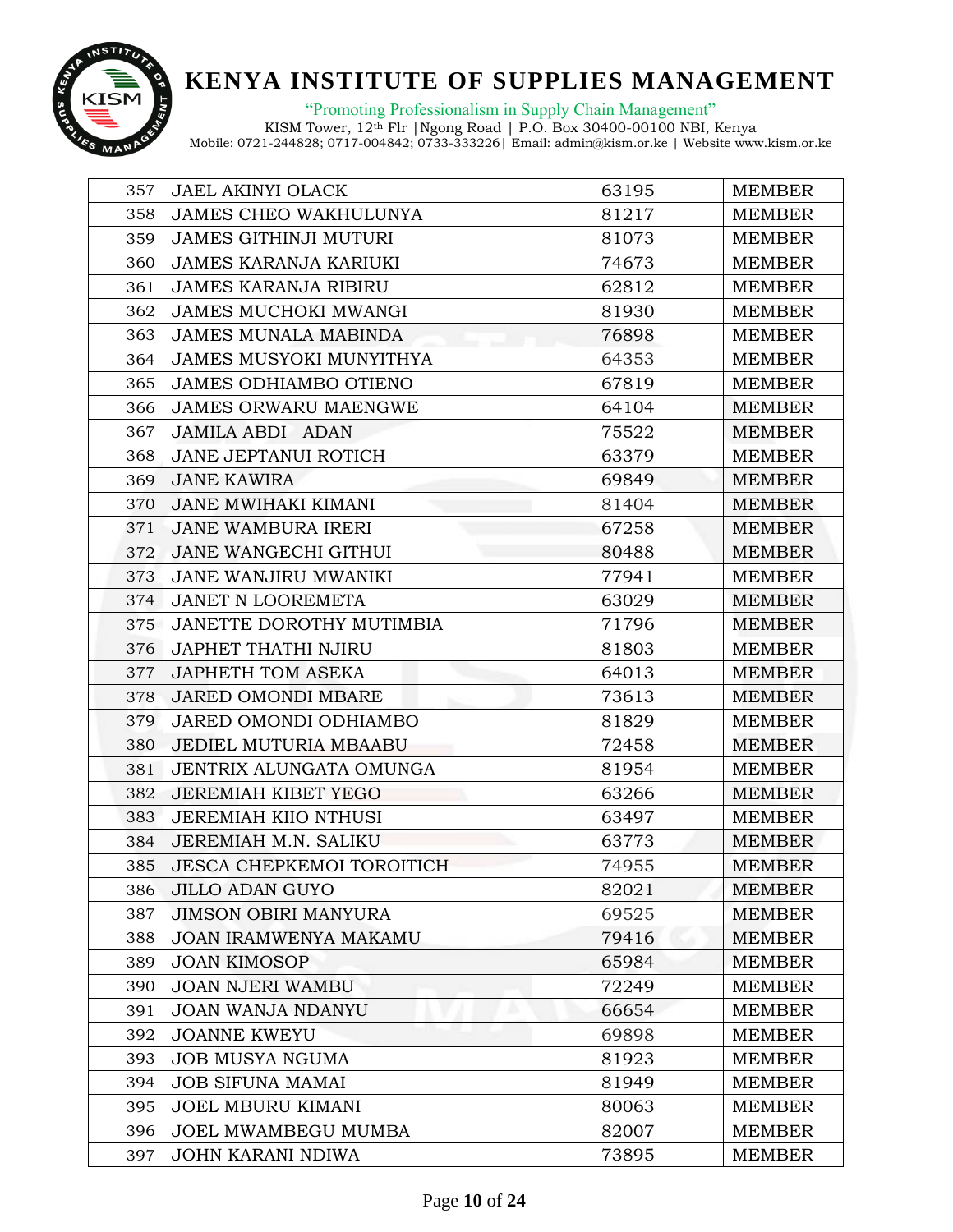

"Promoting Professionalism in Supply Chain Management"

| 398 | <b>JOHN KINYUA KANYOTI</b>     | 62848 | <b>MEMBER</b> |
|-----|--------------------------------|-------|---------------|
| 399 | JOHN KIPCHOGE OREJE            | 81809 | <b>MEMBER</b> |
| 400 | <b>JOHN KITHUKA MUTUA</b>      | 71764 | <b>MEMBER</b> |
| 401 | JOHN OCHIENG AUMA              | 62657 | <b>MEMBER</b> |
| 402 | JOHNSON MUGO RICHU             | 74830 | <b>MEMBER</b> |
| 403 | <b>JOSEPH FIDELIS OGACHI</b>   | 62540 | <b>MEMBER</b> |
| 404 | <b>JOSEPH GITHII NDUNGU</b>    | 77917 | <b>MEMBER</b> |
| 405 | <b>JOSEPH KARANJA NDUNGU</b>   | 62549 | <b>MEMBER</b> |
| 406 | <b>JOSEPH KIMELI SERONEY</b>   | 70469 | <b>MEMBER</b> |
| 407 | <b>JOSEPH KWEYU MATIRO</b>     | 81868 | <b>MEMBER</b> |
| 408 | <b>JOSEPH MUHUTHU NDUATI</b>   | 77180 | <b>MEMBER</b> |
| 409 | JOSEPH MUTUA NGANGI            | 70131 | <b>MEMBER</b> |
| 410 | JOSEPH MWAKA NZINA             | 66052 | <b>MEMBER</b> |
| 411 | JOSEPH SIMINTEI OLESONKORI     | 81859 | <b>MEMBER</b> |
| 412 | <b>JOSEPH TENDETY WANJALA</b>  | 82003 | <b>MEMBER</b> |
| 413 | JOSEPHINE MBULWA WAMBUA        | 68660 | <b>MEMBER</b> |
| 414 | JOSEPHINE MWENDIA NJAGI        | 77247 | <b>MEMBER</b> |
| 415 | <b>JOSEPHINE NGINA KAMALI</b>  | 79802 | <b>MEMBER</b> |
| 416 | JOSEPHINE NJOKI KAMAU          | 77508 | <b>MEMBER</b> |
| 417 | JOSPHINE OMBONYA MAKOKHA       | 81869 | <b>MEMBER</b> |
| 418 | JOYCE JEROTICH MUTTAI          | 66763 | <b>MEMBER</b> |
| 419 | JOYCE NJERI GACHAGUA           | 69467 | <b>MEMBER</b> |
| 420 | JOYCE NJERI NJOROGE            | 65417 | <b>MEMBER</b> |
| 421 | <b>JUDITH ACHIENG OKETCH</b>   | 81963 | <b>MEMBER</b> |
| 422 | <b>JUDITH BOSIBORI MOINDI</b>  | 79769 | <b>MEMBER</b> |
| 423 | <b>JUDITH CHEPKIRUI RUTTO</b>  | 72894 | <b>MEMBER</b> |
| 424 | <b>JUDY JEPCHIRCHIR RONO</b>   | 81820 | <b>MEMBER</b> |
| 425 | <b>JUDY NYACHOMBA CHEGE</b>    | 63397 | <b>MEMBER</b> |
| 426 | <b>JUDY WAMUYU NGENDO</b>      | 65416 | <b>MEMBER</b> |
| 427 | <b>JUDY WANJIRU NJOROGE</b>    | 80771 | <b>MEMBER</b> |
| 428 | <b>JULIAN JEPCHIRCHIR</b>      | 81883 | <b>MEMBER</b> |
| 429 | <b>JULIET ASILA AMBUNE</b>     | 67912 | <b>MEMBER</b> |
| 430 | <b>JULIUS KIPROBON KEBENEY</b> | 64357 | <b>MEMBER</b> |
| 431 | <b>JULIUS KYALO MWITHUI</b>    | 67156 | <b>MEMBER</b> |
| 432 | <b>JUSTUS KOSGEI CHELIMO</b>   | 68597 | <b>MEMBER</b> |
| 433 | KAIRU JAMES KAMAU              | 63660 | <b>MEMBER</b> |
| 434 | KALLEN CHERONO TERER           | 81821 | <b>MEMBER</b> |
| 435 | KARANJA MARGARET WAMBUI        | 69758 | <b>MEMBER</b> |
| 436 | KASSIM DAVID KASSIM            | 82026 | <b>MEMBER</b> |
| 437 | KATHURE FRIDAH MBAABU          | 71185 | <b>MEMBER</b> |
| 438 | KEITH WESLEY                   | 81856 | <b>MEMBER</b> |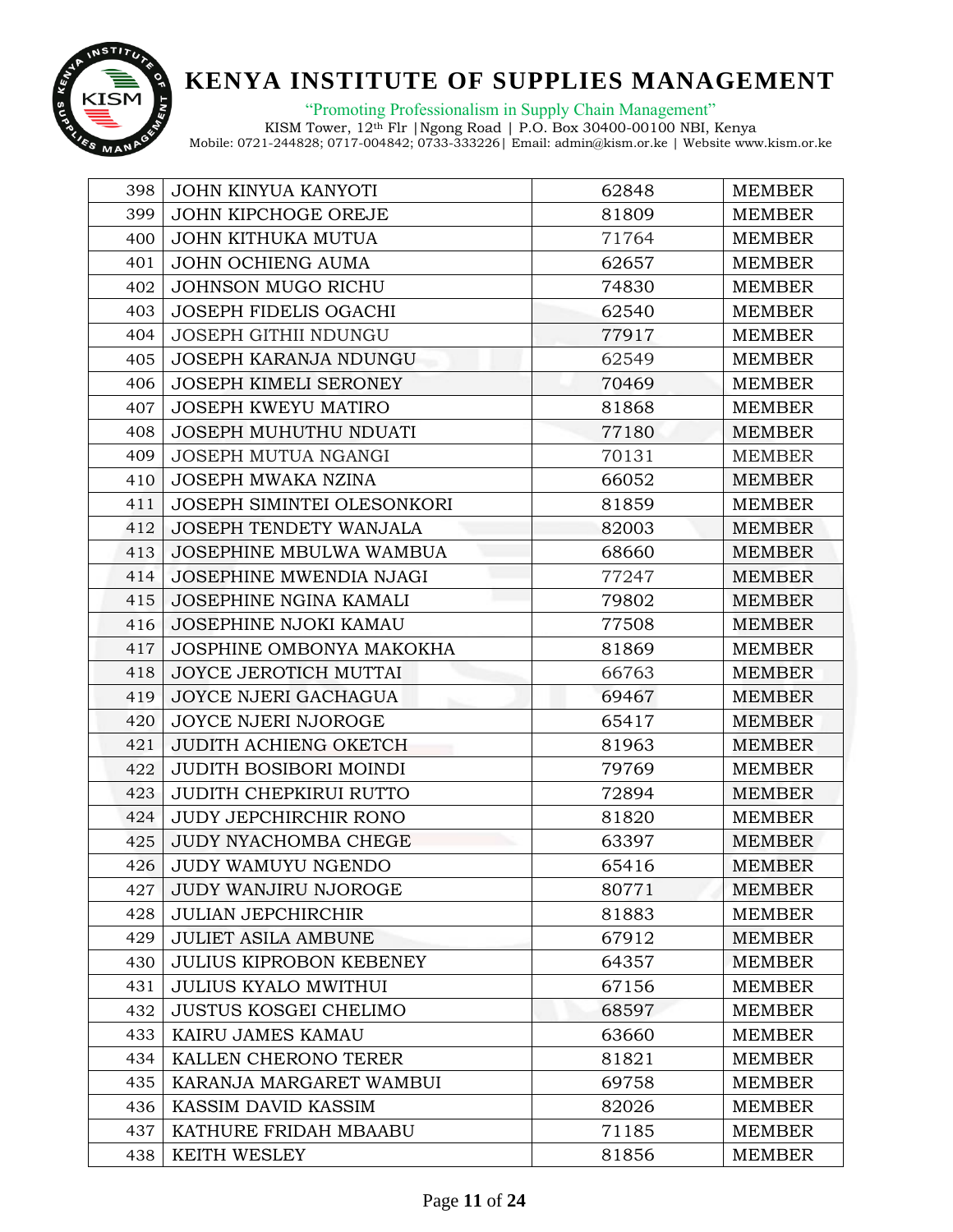

"Promoting Professionalism in Supply Chain Management"

| 439 | KELVIN MUMO WAMBUA          | 78906 | <b>MEMBER</b> |
|-----|-----------------------------|-------|---------------|
| 440 | <b>KENNEDY AUKA</b>         | 63008 | <b>MEMBER</b> |
| 441 | KENNEDY AWINO ARIEMBI       | 71541 | <b>MEMBER</b> |
| 442 | KENNEDY J OCHWANDO          | 63306 | <b>MEMBER</b> |
| 443 | KENNEDY MATALA CHELOTI      | 82024 | <b>MEMBER</b> |
| 444 | KENNEDY MUTHOMI KAARIA      | 72838 | <b>MEMBER</b> |
| 445 | KENNEDY MUVAKA MUTHAMI      | 63865 | <b>MEMBER</b> |
| 446 | KENNEDY ONGOYE OGWENGO      | 63893 | <b>MEMBER</b> |
| 447 | KENNEDY ROBLE WAMBILLE      | 81861 | <b>MEMBER</b> |
| 448 | KENNETH KIBUI THUITA        | 72752 | <b>MEMBER</b> |
| 449 | KENNETH MUGWE WAHOME        | 73517 | <b>MEMBER</b> |
| 450 | KENNETH NGARI NJERU         | 68687 | <b>MEMBER</b> |
| 451 | <b>KENYANI ISIGI MOSES</b>  | 81810 | <b>MEMBER</b> |
| 452 | <b>KEVIN KEMBOI</b>         | 76609 | <b>MEMBER</b> |
| 453 | KEVIN MACDONALD MUEMA       | 79756 | <b>MEMBER</b> |
| 454 | KEVIN OKOTH OKINDA          | 71085 | <b>MEMBER</b> |
| 455 | KHADIJA IBRAHIM ABASS       | 69996 | <b>MEMBER</b> |
| 456 | <b>KHALIF ABEY HUSSEIN</b>  | 68936 | <b>MEMBER</b> |
| 457 | KHALIF SOMANE ISSA          | 77337 | <b>MEMBER</b> |
| 458 | KIBUGI ESTHER WANGARI       | 77510 | <b>MEMBER</b> |
| 459 | KIMANDI ANNABELLE WANJA     | 76041 | <b>MEMBER</b> |
| 460 | KINGFORD MURIITHI RUCHA     | 77367 | <b>MEMBER</b> |
| 461 | KIPKOSGEI LANGAT            | 64127 | <b>MEMBER</b> |
| 462 | KIPLAGAT SIRMA              | 81804 | <b>MEMBER</b> |
| 463 | KIPNGETICH MUTAI WELDON     | 80178 | <b>MEMBER</b> |
| 464 | KIPRONO LIZA JEBOR          | 63974 | <b>MEMBER</b> |
| 465 | KIPROTICH ROBERT            | 77063 | <b>MEMBER</b> |
| 466 | KORWASIA YOHANA POGHISIO    | 81983 | <b>MEMBER</b> |
| 467 | LABAN MURUTHI GICHOHI       | 65038 | <b>MEMBER</b> |
| 468 | <b>LAMECK MOGUSU MOGENI</b> | 69038 | <b>MEMBER</b> |
| 469 | LANGAT REUBEN KIPROTICH     | 76491 | <b>MEMBER</b> |
| 470 | LAWRENCE MONGO MADZAYO      | 81950 | <b>MEMBER</b> |
| 471 | LAWRENCE MUENDO MUSYOKA     | 65250 | <b>MEMBER</b> |
| 472 | LAWRENCE WAMALWA NANG'OLE   | 70015 | <b>MEMBER</b> |
| 473 | <b>LAWY NYAMUNI AURA</b>    | 66061 | <b>MEMBER</b> |
| 474 | LAZARUS MUKONGOLO KAUSI     | 63072 | <b>MEMBER</b> |
| 475 | LEAH KWAKUTOTO JUMA         | 81830 | <b>MEMBER</b> |
| 476 | LEAH WAMBUI GITHUKU         | 63650 | <b>MEMBER</b> |
| 477 | LEBARLEYA LEBAYO            | 81937 | <b>MEMBER</b> |
| 478 | LEE KEVIN KIMANI MUCHOKI    | 81918 | <b>MEMBER</b> |
| 479 | LELO BONAYA                 | 74043 | <b>MEMBER</b> |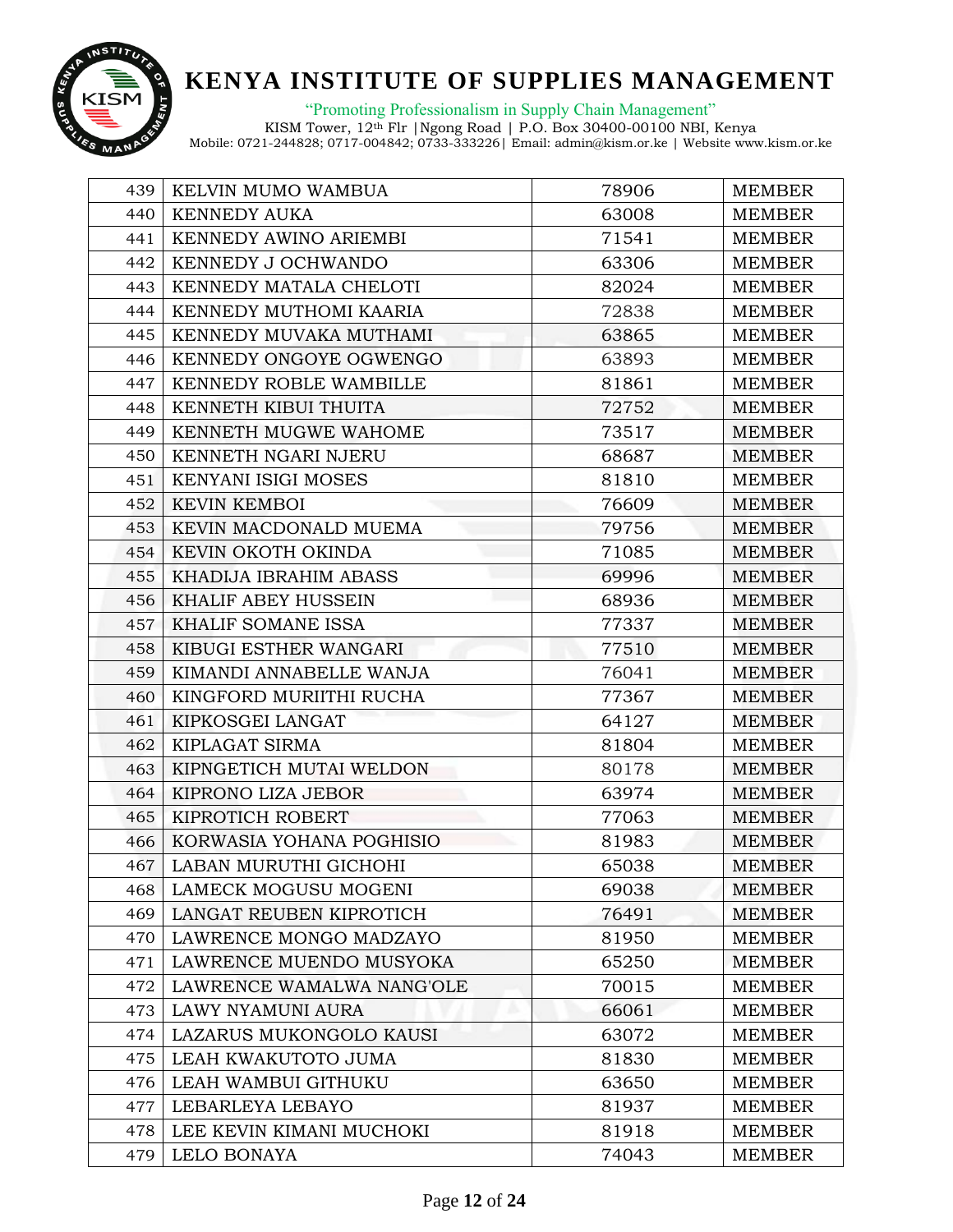

"Promoting Professionalism in Supply Chain Management"

| 480 | LENAH MUTHONI MUTUA        | 81909 | <b>MEMBER</b> |
|-----|----------------------------|-------|---------------|
| 481 | LEONARD NJENGA MUNGAI      | 62807 | <b>MEMBER</b> |
| 482 | LEONIDAH KEMUMA NGISA      | 81832 | <b>MEMBER</b> |
| 483 | LEVINA KULUNDU WANYONYI    | 63340 | <b>MEMBER</b> |
| 484 | LILIAN NYABOKE MONYANCHA   | 79537 | <b>MEMBER</b> |
| 485 | LINDA AWUOR NJOGA          | 63194 | <b>MEMBER</b> |
| 486 | LINDA CHEPKIRUI TONUI      | 75553 | <b>MEMBER</b> |
| 487 | LINET ADHIAMBO AMOLLO      | 66141 | <b>MEMBER</b> |
| 488 | LINET NAISIMOI LOLNGOJINE  | 81921 | <b>MEMBER</b> |
| 489 | LOICE ACHIENG ONYANGO      | 71908 | <b>MEMBER</b> |
| 490 | LOISE MUMBI THUGE          | 63388 | <b>MEMBER</b> |
| 491 | LOISE NTHENYA MWANIKI      | 63823 | <b>MEMBER</b> |
| 492 | LOKITE LOKUR JOHN          | 79315 | MEMBER        |
| 493 | LORNA CHEPKOECH            | 72209 | <b>MEMBER</b> |
| 494 | LUCAS OMOLLO OJUOK         | 68066 | <b>MEMBER</b> |
| 495 | LUCY DAMA FONDO            | 76451 | <b>MEMBER</b> |
| 496 | LUCY MANENE KAREA          | 81946 | <b>MEMBER</b> |
| 497 | LUCY WANJIRU WANYOIKE      | 81847 | <b>MEMBER</b> |
| 498 | LYDIA KIRIGO GAKUO         | 78230 | <b>MEMBER</b> |
| 499 | LYDIA M'MBONE              | 82058 | <b>MEMBER</b> |
| 500 | MACHARIA WILSON NGOMBO     | 63453 | <b>MEMBER</b> |
| 501 | MAGDALENE NJAMBI MUIGO     | 80966 | <b>MEMBER</b> |
| 502 | MAGRARET NYANCHAMA ATANDI  | 65746 | <b>MEMBER</b> |
| 503 | <b>MAHDI ABASS SALAT</b>   | 76050 | <b>MEMBER</b> |
| 504 | MAINA KARIUKI JOSEPH       | 79978 | <b>MEMBER</b> |
| 505 | <b>MAKILAP KIPROP</b>      | 81942 | <b>MEMBER</b> |
| 506 | MALONZA MUNYOKI            | 81933 | <b>MEMBER</b> |
| 507 | MAMBO MUSYOKA ALFRED       | 78471 | <b>MEMBER</b> |
| 508 | MARGARET MKAMBURI MASERA   | 82010 | <b>MEMBER</b> |
| 509 | MARGARET NABWIRE MUKHEBI   | 77572 | <b>MEMBER</b> |
| 510 | MARIANA MWAE MWAMVUNYU     | 82045 | <b>MEMBER</b> |
| 511 | MARTIN KANG'ETHE GACHUKIA  | 67776 | <b>MEMBER</b> |
| 512 | MARTIN KAZUNGU KATANA      | 70727 | <b>MEMBER</b> |
| 513 | MARTIN MUTHURI GITONGA     | 81858 | <b>MEMBER</b> |
| 514 | <b>MARTIN MWANGI MUGO</b>  | 82041 | <b>MEMBER</b> |
| 515 | MARTIN MWITI NYAKI         | 68967 | <b>MEMBER</b> |
| 516 | MARTIN NKONGE GITONGA      | 72128 | <b>MEMBER</b> |
| 517 | MARTIN WASUNA NYANGIRI     | 82028 | <b>MEMBER</b> |
| 518 | MARY AWINO MWAMBINGU       | 74367 | <b>MEMBER</b> |
| 519 | <b>MARY GATHONI MORRIS</b> | 72071 | <b>MEMBER</b> |
| 520 | MARY KALEVU MUEKE          | 79247 | <b>MEMBER</b> |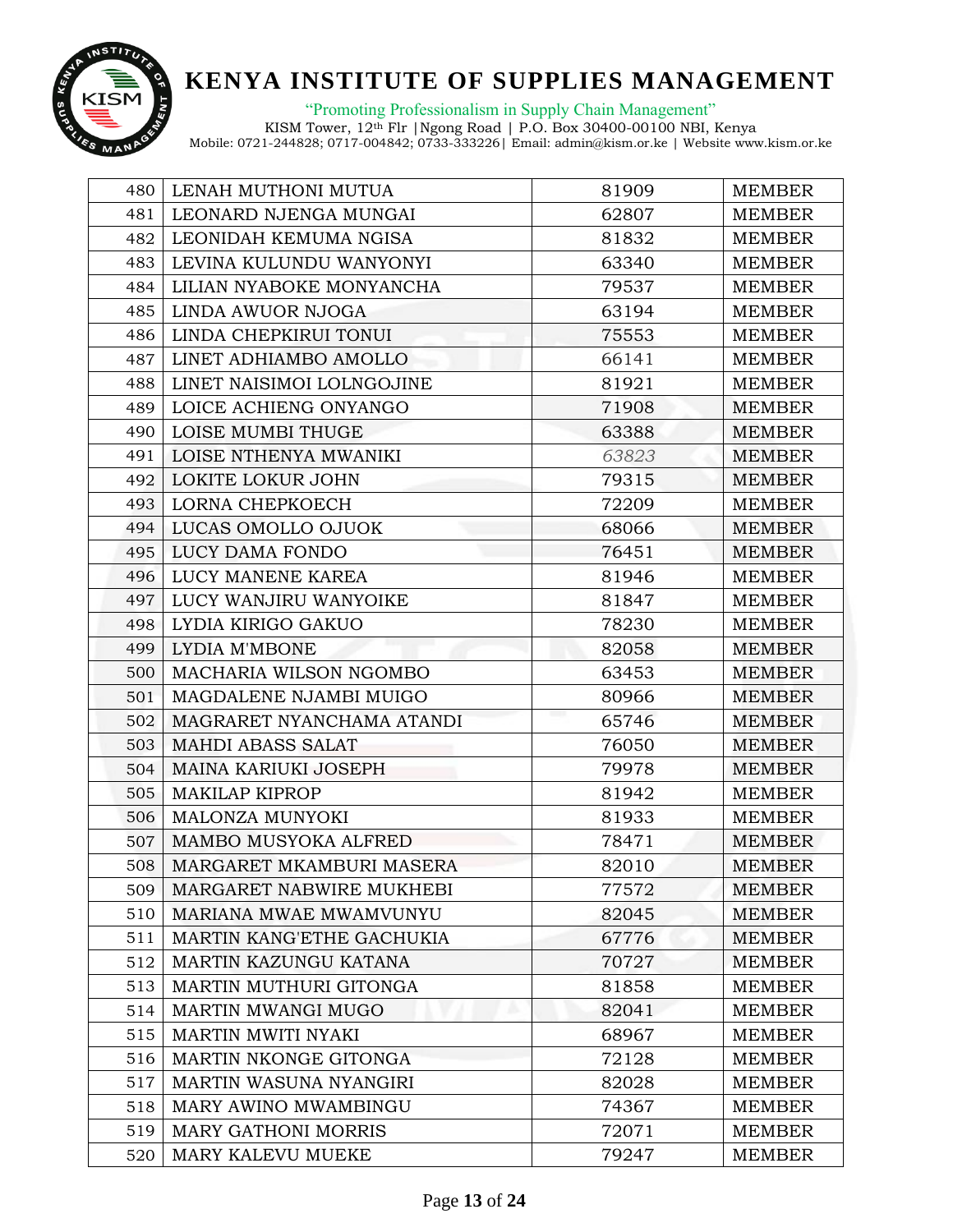

"Promoting Professionalism in Supply Chain Management"

| 521 | <b>MARY KARIMI NABEA</b>  | 75476 | <b>MEMBER</b> |
|-----|---------------------------|-------|---------------|
| 522 | MARY KERUBO ONCHIRI       | 66068 | <b>MEMBER</b> |
| 523 | MARY MURUGI MWANGI        | 81944 | <b>MEMBER</b> |
| 524 | <b>MARY NYABOKE</b>       | 62802 | <b>MEMBER</b> |
| 525 | <b>MARYAM KHAMIS OMAR</b> | 76699 | <b>MEMBER</b> |
| 526 | MARYLINE JEMUGE MARIKO    | 81895 | <b>MEMBER</b> |
| 527 | MARYLN WACHIRA IRERI      | 73267 | <b>MEMBER</b> |
| 528 | MARYLYN KAYALO IRERI      | 82067 | <b>MEMBER</b> |
| 529 | MATEKWA ABUNYIHWA FRANK   | 79736 | <b>MEMBER</b> |
| 530 | MATILDA AJWANG AKOTH      | 71238 | <b>MEMBER</b> |
| 531 | MATTHEW PONDA MBOE        | 76105 | <b>MEMBER</b> |
| 532 | MAUREEN CHEBET KORIR      | 77800 | <b>MEMBER</b> |
| 533 | MAUREEN KERUBO KOBI       | 79987 | <b>MEMBER</b> |
| 534 | MAUREEN KWAMBOKA MOKAYA   | 81960 | <b>MEMBER</b> |
| 535 | MAUREEN MBETE KIVUVA      | 73987 | <b>MEMBER</b> |
| 536 | MAUREEN MUTHONI NJAGI     | 67729 | <b>MEMBER</b> |
| 537 | MAURICE MUTWIRI GITARI    | 75609 | <b>MEMBER</b> |
| 538 | MAURICE NZIOKA MAKAU      | 63452 | <b>MEMBER</b> |
| 539 | MAURICE ODERO OLUOCH      | 77598 | <b>MEMBER</b> |
| 540 | <b>MAURINE AURA</b>       | 71176 | <b>MEMBER</b> |
| 541 | MAURINE AWINO OGOLLA      | 80219 | MEMBER        |
| 542 | MAVIS BOCHERE ONGWAE      | 82018 | <b>MEMBER</b> |
| 543 | <b>MAX MOKANDU ABUYA</b>  | 82050 | <b>MEMBER</b> |
| 544 | MAYIEKA POLYCAP AGOTI     | 71344 | <b>MEMBER</b> |
| 545 | MBURU ESTHER WANGUI       | 76463 | <b>MEMBER</b> |
| 546 | MBURU NAOMI NUNGARI       | 69216 | <b>MEMBER</b> |
| 547 | MEJUMAA ALI SHAME         | 81975 | <b>MEMBER</b> |
| 548 | <b>MEMA BELINDA</b>       | 77450 | <b>MEMBER</b> |
| 549 | MERCY JEMUTAI MARINDICH   | 75286 | <b>MEMBER</b> |
| 550 | MERCY JEPNGETICH RONOH    | 69098 | <b>MEMBER</b> |
| 551 | MERCY NJOKI NGENGI        | 74161 | <b>MEMBER</b> |
| 552 | MERCYLINE NIGHT ADONGO    | 81055 | <b>MEMBER</b> |
| 553 | MICHAEL JUMA OBIERO       | 82002 | <b>MEMBER</b> |
| 554 | MICHAEL NYAGA KARWENJI    | 81827 | <b>MEMBER</b> |
| 555 | MICHAEL OMUKHULU          | 65432 | <b>MEMBER</b> |
| 556 | MICHAEL OTIENO AKECH      | 64683 | <b>MEMBER</b> |
| 557 | MICHAL MIDIWO DIETTO      | 76808 | <b>MEMBER</b> |
| 558 | MICHELLE ANN AWUOR        | 81853 | <b>MEMBER</b> |
| 559 | MIGWI BEATRICE MUTHONI    | 72731 | <b>MEMBER</b> |
| 560 | MILKA ADHIAMBO OMINDE     | 81369 | <b>MEMBER</b> |
| 561 | MIRUMBE CATHERINE GATI    | 81835 | <b>MEMBER</b> |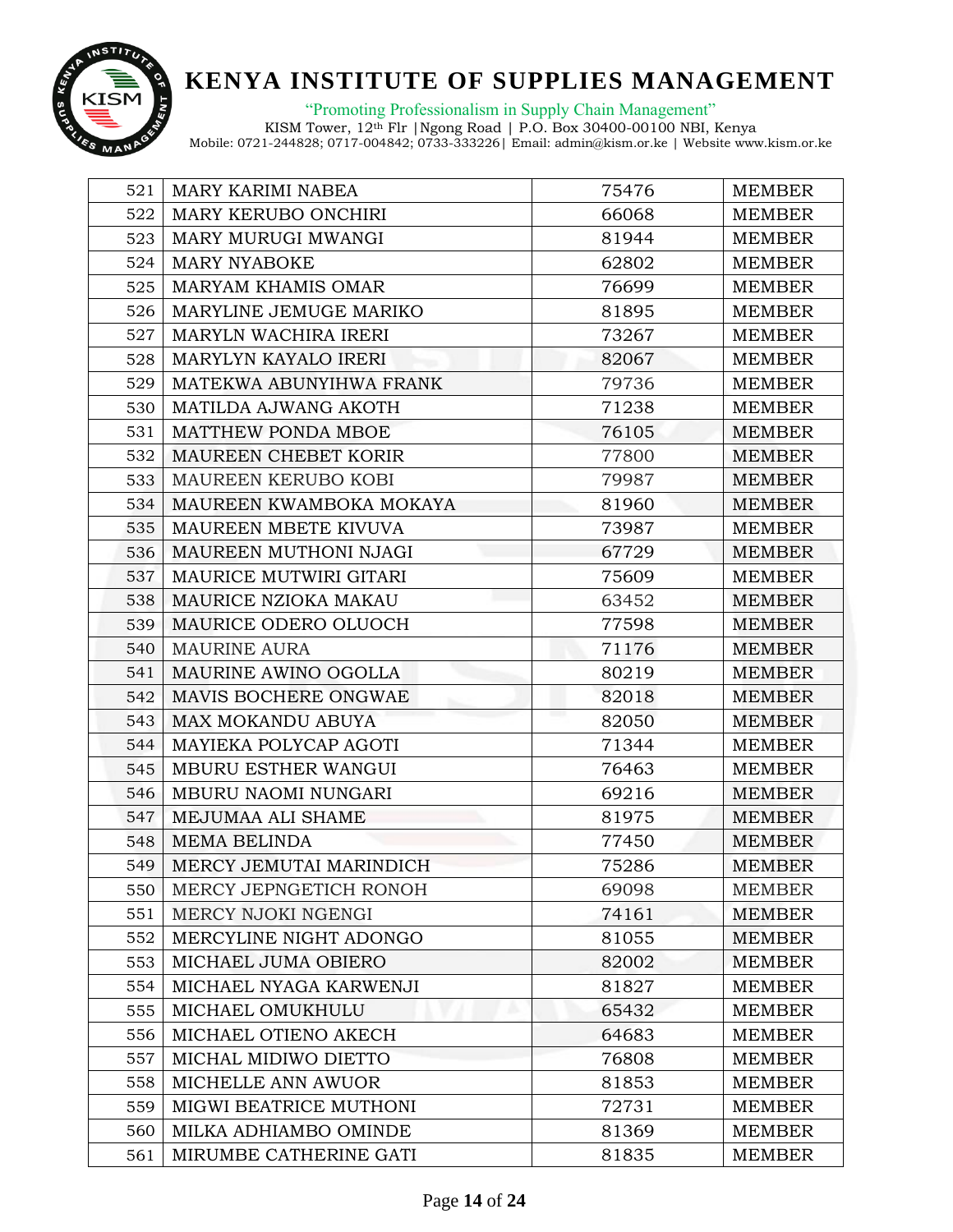

"Promoting Professionalism in Supply Chain Management"

| 562 | MISHI NDORO MUTINDA         | 82019 | <b>MEMBER</b> |
|-----|-----------------------------|-------|---------------|
| 563 | MODESTER PRISCILLA MADEGWA  | 81866 | <b>MEMBER</b> |
| 564 | MOFFAT MOKAYA               | 68026 | <b>MEMBER</b> |
| 565 | MOHAMED ABDULLAHI SALAT     | 81768 | <b>MEMBER</b> |
| 566 | MOHAMED BARE                | 63634 | <b>MEMBER</b> |
| 567 | MOHAMED DUHUBANE ADAN       | 82076 | <b>MEMBER</b> |
| 568 | MOHAMED HUSSEIN NOOR        | 75335 | <b>MEMBER</b> |
| 569 | MOHAMED MAALIM ABDI         | 65331 | MEMBER        |
| 570 | MOHAMED MUSA ABIKAR         | 71403 | <b>MEMBER</b> |
| 571 | MONICA KERUBO ORINA         | 66382 | <b>MEMBER</b> |
| 572 | MONICA WANJIKU MWANGI       | 81828 | <b>MEMBER</b> |
| 573 | MONICAH GATHONI NJENGA      | 81816 | <b>MEMBER</b> |
| 574 | MONICAH WANJIKU GACHUHI     | 81116 | <b>MEMBER</b> |
| 575 | MORRICE MAKHAYA SHILUNGU    | 69223 | <b>MEMBER</b> |
| 576 | MORRIS MUSOMBA WAMBUA       | 72336 | <b>MEMBER</b> |
| 577 | MORRIS TIMOTHY NYAGA        | 63145 | <b>MEMBER</b> |
| 578 | <b>MOSES A LUBANGA</b>      | 82043 | <b>MEMBER</b> |
| 579 | MOSES ALLAN OMONDI          | 62893 | <b>MEMBER</b> |
| 580 | MOSES KIPYEGO KEMBOI        | 81063 | <b>MEMBER</b> |
| 581 | MOSES KIRUI TOROITICH       | 71770 | <b>MEMBER</b> |
| 582 | MOSES KYALO MUNYITHYA       | 80482 | <b>MEMBER</b> |
| 583 | MOSES MAKUMBA WAFULA        | 72705 | <b>MEMBER</b> |
| 584 | <b>MOSES OTARO ODUORY</b>   | 82023 | <b>MEMBER</b> |
| 585 | MOSES OTIENO JOAKIM         | 73335 | <b>MEMBER</b> |
| 586 | <b>MUGO KEVIN RICHU</b>     | 82029 | <b>MEMBER</b> |
| 587 | MUHIA CONSOLATA MBUIYA      | 65762 | <b>MEMBER</b> |
| 588 | MUHUMED ABDI OYOW           | 81995 | <b>MEMBER</b> |
| 589 | MUHUMED ADAN SAHARA         | 72340 | <b>MEMBER</b> |
| 590 | <b>MUKUNA LITIKU FESTUS</b> | 62962 | <b>MEMBER</b> |
| 591 | MUNENE BERNARD WANG'ONDU    | 75983 | <b>MEMBER</b> |
| 592 | MUTANU KILONZO GRACE        | 78676 | <b>MEMBER</b> |
| 593 | <b>MUTISO FAITH MWENDE</b>  | 64824 | <b>MEMBER</b> |
| 594 | MUUKWA ANN NKATHA           | 76998 | <b>MEMBER</b> |
| 595 | MWACHARO DIANA NADZUA       | 65732 | <b>MEMBER</b> |
| 596 | MWAKAYA MWANASITI OMAR      | 70790 | <b>MEMBER</b> |
| 597 | MWAKE GITHINJI              | 67702 | <b>MEMBER</b> |
| 598 | MWALIMU MOHAMED SHARUBAD    | 81962 | <b>MEMBER</b> |
| 599 | MWANGI MONICA MUTHONI       | 78194 | <b>MEMBER</b> |
| 600 | MWITA MAROA MARTIN          | 80151 | <b>MEMBER</b> |
| 601 | NAFULA IVINE WANYONYI       | 76031 | <b>MEMBER</b> |
| 602 | NANCY ACHIENG OKITA         | 71117 | <b>MEMBER</b> |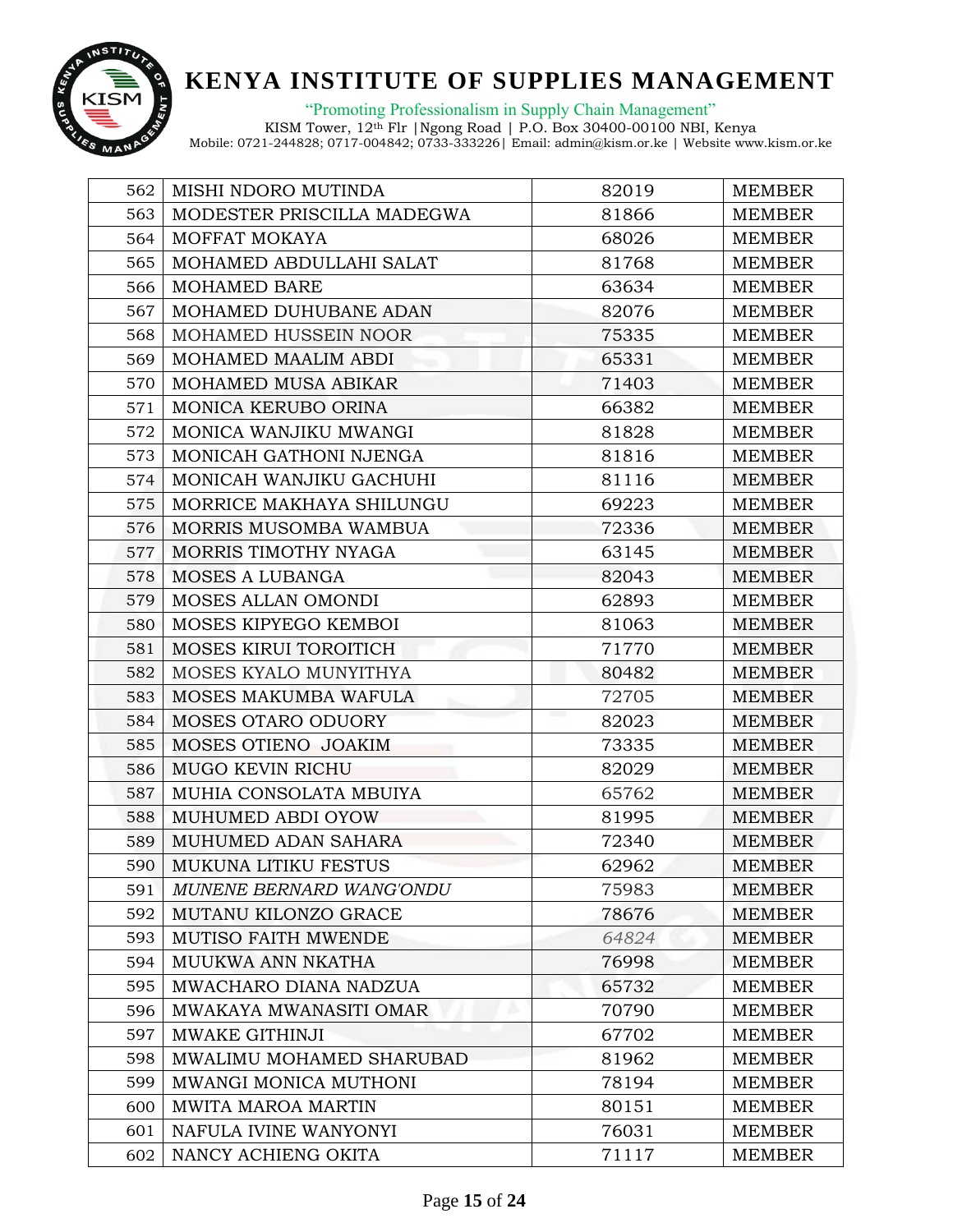

"Promoting Professionalism in Supply Chain Management"

| 603 | NANCY CHEPKEMOI RONO           | 63438 | <b>MEMBER</b> |
|-----|--------------------------------|-------|---------------|
| 604 | NANCY NAING'ASHA LENAIROSHI    | 63277 | <b>MEMBER</b> |
| 605 | NANCY NJOKI NJENGA             | 80453 | <b>MEMBER</b> |
| 606 | NANCY WANJIKU NDATHI           | 76515 | <b>MEMBER</b> |
| 607 | NAOM KERUBO ONGWAE             | 67149 | <b>MEMBER</b> |
| 608 | NAOMI SINTAMEI TOBIKO          | 81555 | <b>MEMBER</b> |
| 609 | <b>NASRA BILLOW HUSSEIN</b>    | 71900 | <b>MEMBER</b> |
| 610 | NASRA MOHAMED IBRAHIM          | 82065 | <b>MEMBER</b> |
| 611 | NAVALAYO MARY                  | 77604 | <b>MEMBER</b> |
| 612 | NDEGWA MERCY WANGUI            | 63638 | <b>MEMBER</b> |
| 613 | NDERI STEPHEN MWANGI           | 77635 | <b>MEMBER</b> |
| 614 | NEKESA MUTENYO CELESTINE       | 74818 | <b>MEMBER</b> |
| 615 | NGATA WAINAINA ROBERT          | 75104 | <b>MEMBER</b> |
| 616 | NGENO KIPNGETICH               | 74598 | <b>MEMBER</b> |
| 617 | NGIGI NEHEMIAH NJIHIA          | 71651 | <b>MEMBER</b> |
| 618 | NICELLAH WAIRIMU MWAI          | 66093 | <b>MEMBER</b> |
| 619 | NICERA WANGIRI NDWIGA          | 76022 | <b>MEMBER</b> |
| 620 | NICHOLAS CHEPTORA CHENGEH      | 65863 | <b>MEMBER</b> |
| 621 | NICHOLAS THUO MACHARIA         | 81964 | <b>MEMBER</b> |
| 622 | NIMO ABDULLAHI HUSSEIN         | 64649 | <b>MEMBER</b> |
| 623 | <b>NOELLE SINTEI TANYASSIS</b> | 77793 | <b>MEMBER</b> |
| 624 | NUH RONE ABDULLAHI             | 77078 | <b>MEMBER</b> |
| 625 | <b>NURIA SHEIKH TAKOY</b>      | 73374 | <b>MEMBER</b> |
| 626 | NYAMBEKI MOKUA EVERLYNE        | 80181 | <b>MEMBER</b> |
| 627 | NYAMBURA KANYI MAGDALINE       | 76366 | <b>MEMBER</b> |
| 628 | NYAMBURA WANGUI LINET          | 79223 | <b>MEMBER</b> |
| 629 | <b>OBANDA MAGOMERE</b>         | 71032 | <b>MEMBER</b> |
| 630 | OGOMO FREDRICK NG'AYO          | 64742 | <b>MEMBER</b> |
| 631 | OGWENO LAWRENCE OMOLLO         | 79044 | <b>MEMBER</b> |
| 632 | OKEMWA ELIJAH OMWOYO           | 65776 | <b>MEMBER</b> |
| 633 | OKENO CHRIS OMONDI             | 65823 | <b>MEMBER</b> |
| 634 | <b>OMAI MOINDI KEVIN</b>       | 68136 | <b>MEMBER</b> |
| 635 | <b>OMONDI OUMA BRIAN</b>       | 77498 | <b>MEMBER</b> |
| 636 | OMUNYOKHO OPETE BRIAN          | 77502 | <b>MEMBER</b> |
| 637 | ONURA HELLEN ANYANGO           | 80755 | <b>MEMBER</b> |
| 638 | ONYANGO PHANICE ADHIAMBO       | 65445 | <b>MEMBER</b> |
| 639 | <b>OSCAR BARASA AWORY</b>      | 65646 | MEMBER        |
| 640 | OTEKI EVANS BIRAORI            | 65497 | <b>MEMBER</b> |
| 641 | <b>OUMA MONICA OGOLLA</b>      | 72931 | <b>MEMBER</b> |
| 642 | OYAMO KWENA TERESA             | 81850 | <b>MEMBER</b> |
| 643 | PAMELA KONGOTI WAFULA          | 81896 | <b>MEMBER</b> |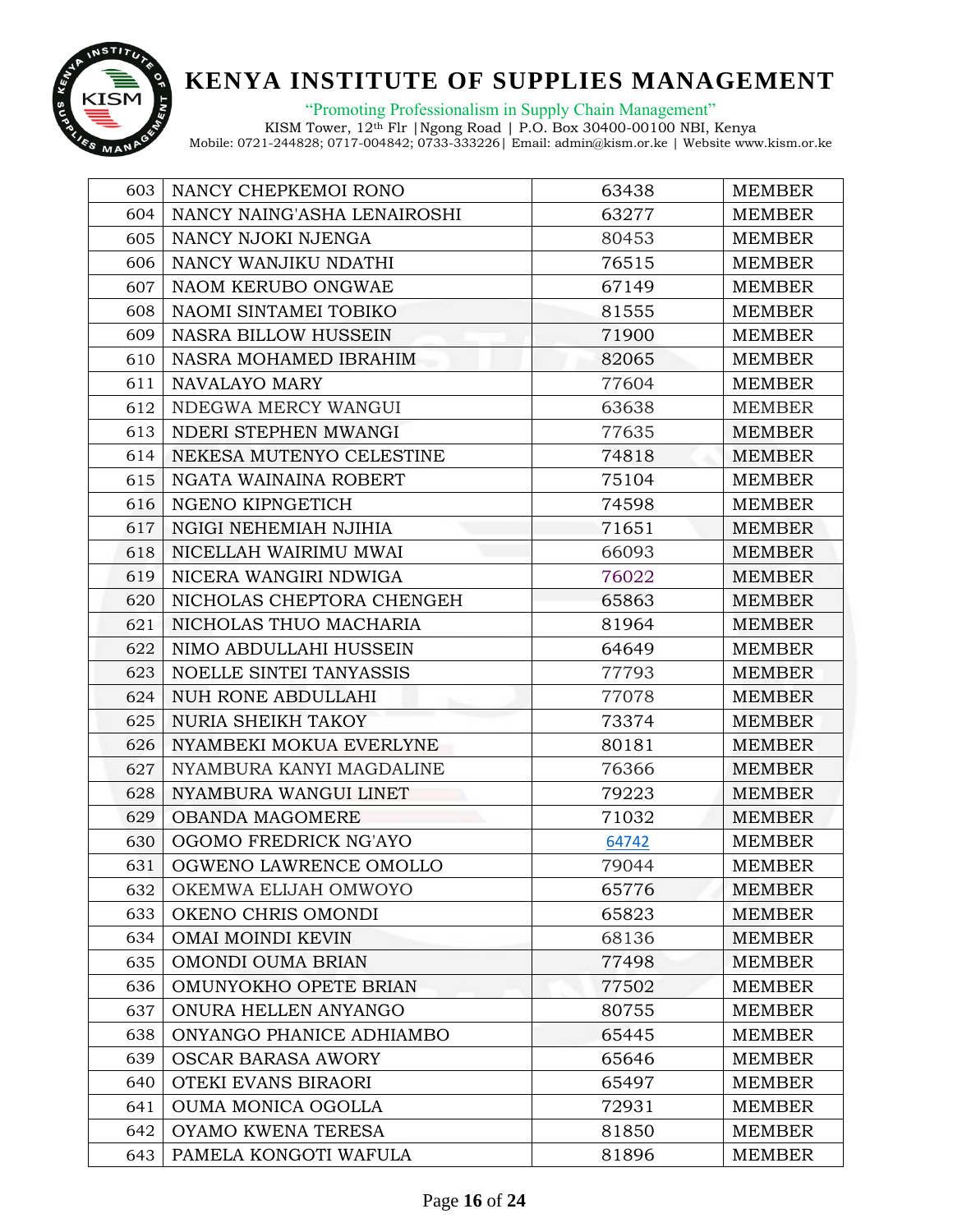

"Promoting Professionalism in Supply Chain Management"

| 644 | PAMELA MARENDI NYABOKE      | 63584 | <b>MEMBER</b> |
|-----|-----------------------------|-------|---------------|
| 645 | PAMELLAH MAKOKHA            | 82061 | <b>MEMBER</b> |
| 646 | PASQUELINE WANGUI NDUNGU    | 81880 | <b>MEMBER</b> |
| 647 | PATRICIA CHEPKORIR KIPTUI   | 75938 | <b>MEMBER</b> |
| 648 | PATRICIA WANJA KATHURIMA    | 67700 | <b>MEMBER</b> |
| 649 | PATRICK CHERUIYOT KORIR     | 65196 | <b>MEMBER</b> |
| 650 | PATRICK MASAGO MOKINYO      | 76510 | <b>MEMBER</b> |
| 651 | PATRICK MUEMA KIEMA         | 66930 | <b>MEMBER</b> |
| 652 | PATRICK OMONDI AYIEKO       | 74196 | <b>MEMBER</b> |
| 653 | PATRICK PAUL MEYO           | 63616 | <b>MEMBER</b> |
| 654 | PAUL G. KAMAU               | 62998 | <b>MEMBER</b> |
| 655 | PAUL KOSKEI                 | 64668 | <b>MEMBER</b> |
| 656 | PAUL MAURICE NAMUKHASI      | 74791 | <b>MEMBER</b> |
| 657 | PAUL MUINDE MUTISYA         | 64645 | <b>MEMBER</b> |
| 658 | PAUL PANUEL NYAGA           | 63106 | <b>MEMBER</b> |
| 659 | PAULINE NERIMA NG'AYO       | 78465 | <b>MEMBER</b> |
| 660 | PENINAH CHEPITOK RUTTO      | 67793 | <b>MEMBER</b> |
| 661 | PEREZ MUTUA EVERETT         | 81922 | <b>MEMBER</b> |
| 662 | PERPEJUA KIPLAGAT           | 75436 | <b>MEMBER</b> |
| 663 | PETER AMIANI MARUNDA        | 80828 | <b>MEMBER</b> |
| 664 | PETER CHIGIRI MWARABU       | 65370 | <b>MEMBER</b> |
| 665 | PETER FIDEL MUEMA           | 73355 | <b>MEMBER</b> |
| 666 | PETER KABUGU NDICHU         | 65452 | <b>MEMBER</b> |
| 667 | PETER KAMAU MWANGI          | 81981 | <b>MEMBER</b> |
| 668 | PETER MAALAKWE MWANGE       | 72243 | <b>MEMBER</b> |
| 669 | PETER MAINA WANGUI          | 64251 | <b>MEMBER</b> |
| 670 | PETER MUTINDA KING'OO       | 64336 | <b>MEMBER</b> |
| 671 | PETER MWANGANGI MUTEVU      | 64949 | <b>MEMBER</b> |
| 672 | PETER NGAO                  | 81687 | <b>MEMBER</b> |
| 673 | PETER NJOROGE MWANGI        | 68237 | <b>MEMBER</b> |
| 674 | PETER NJUGUNA MWANGI        | 64342 | <b>MEMBER</b> |
| 675 | PETER OTIENO OMONDI         | 82072 | <b>MEMBER</b> |
| 676 | PETWA NAWIRE MALABA         | 68404 | <b>MEMBER</b> |
| 677 | PHARIS GITAU KINYANJUI      | 64123 | <b>MEMBER</b> |
| 678 | PHELISTERS ANDATI AMBUNYA   | 81862 | <b>MEMBER</b> |
| 679 | PHILIP OYUGI ONDIEGE        | 81840 | <b>MEMBER</b> |
| 680 | PHILLIGONAH KWAMBOKA ONSARE | 73614 | <b>MEMBER</b> |
| 681 | PHILLIP OKEBIRO ATEKA       | 81806 | <b>MEMBER</b> |
| 682 | PHOEBE JEPCHIRCHIR TOROREI  | 82053 | <b>MEMBER</b> |
| 683 | PHYLIAN KWAMBOKA SERETI     | 82015 | <b>MEMBER</b> |
| 684 | PHYLIS NANJEKHO WALUMOLI    | 73366 | <b>MEMBER</b> |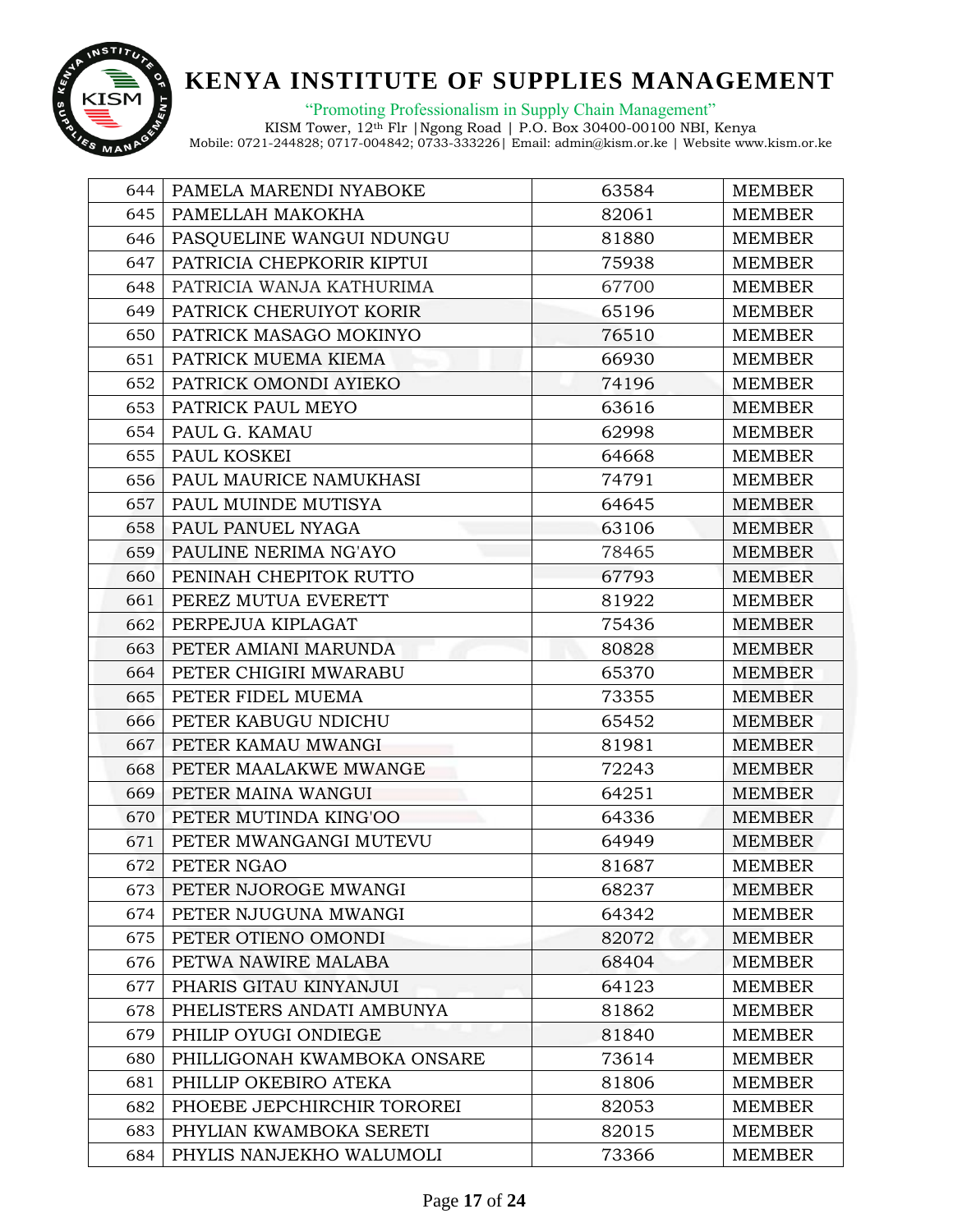

"Promoting Professionalism in Supply Chain Management"

| 685 | PHYLIS NJERI MARAI          | 69013 | <b>MEMBER</b> |
|-----|-----------------------------|-------|---------------|
| 686 | PHYLLIS NJERI MARAI         | 69013 | <b>MEMBER</b> |
| 687 | PRISCILLA MURUGI MACHARIA   | 65698 | <b>MEMBER</b> |
| 688 | PURITY MUKIRI MWIRIGI       | 62506 | <b>MEMBER</b> |
| 689 | PURITY NOLODI PUTWAI        | 81870 | <b>MEMBER</b> |
| 690 | RADZIWILL NJERI WARUI       | 81906 | <b>MEMBER</b> |
| 691 | RAEL JEPCHIRCHIR            | 75937 | <b>MEMBER</b> |
| 692 | RAGOR MOSES KIPTUM          | 65444 | MEMBER        |
| 693 | RAHAB FARAHA DAVID          | 76248 | <b>MEMBER</b> |
| 694 | RAJAB NURWIN FOZIA          | 65888 | <b>MEMBER</b> |
| 695 | RAPHAEL KAMANDA MMBAKA      | 81851 | <b>MEMBER</b> |
| 696 | RARIN SABAYA VIRGINIA       | 80314 | <b>MEMBER</b> |
| 697 | RAYMOND TOMNO KIBICHI       | 65286 | <b>MEMBER</b> |
| 698 | REBECCA AKETCH MUYUNDO      | 81878 | <b>MEMBER</b> |
| 699 | RENSON ISAAC UDARI          | 81966 | <b>MEMBER</b> |
| 700 | REUBEN MASUMBUKO CHARO      | 82042 | <b>MEMBER</b> |
| 701 | REUBEN MUTISYA KIMEU        | 74683 | <b>MEMBER</b> |
| 702 | RICHARD KIMUTAI KILEL       | 62813 | <b>MEMBER</b> |
| 703 | RICHARD KIPKURUI KAPLELACH  | 75929 | <b>MEMBER</b> |
| 704 | RICHARD MUCHUI KIOME        | 66756 | <b>MEMBER</b> |
| 705 | RICHARD MWANIKI MACHARIA    | 63514 | <b>MEMBER</b> |
| 706 | RICHARD OLIECH ODUONG       | 74205 | <b>MEMBER</b> |
| 707 | RICHARD OTONDI OGAKE        | 77915 | <b>MEMBER</b> |
| 708 | RISPER MAGAWA AOMO          | 70344 | <b>MEMBER</b> |
| 709 | RISPER NYAMOITA LUKA        | 68428 | <b>MEMBER</b> |
| 710 | RIZIKI MATANO CHOGA         | 68702 | <b>MEMBER</b> |
| 711 | ROBBIN EASTER OKUMU         | 81888 | <b>MEMBER</b> |
| 712 | ROBERT KAZUNGU RIZIKI       | 68552 | <b>MEMBER</b> |
| 713 | ROBERT LOHEYIA KIGADI       | 69763 | <b>MEMBER</b> |
| 714 | ROBERT OMONDI OSIRO         | 81865 | <b>MEMBER</b> |
| 715 | ROBINSON MULWA KANUKU       | 73311 | <b>MEMBER</b> |
| 716 | RODGERS KIPROP KIPTURGO     | 65090 | <b>MEMBER</b> |
| 717 | RODGERS NYONGESA SIFUNA     | 81935 | <b>MEMBER</b> |
| 718 | RODGERS OKELLO JOSEPH       | 81889 | <b>MEMBER</b> |
| 719 | RODGERS SHIMONYO KHADIAGALA | 81852 | <b>MEMBER</b> |
| 720 | ROMANA AUMA OKWANY          | 75993 | <b>MEMBER</b> |
| 721 | ROSAITA WAVINYA MUSENGYA    | 72730 | <b>MEMBER</b> |
| 722 | ROSALINE CHEPNG'ENO         | 64026 | <b>MEMBER</b> |
| 723 | ROSE KANANA MUGAMBI         | 67357 | <b>MEMBER</b> |
| 724 | ROSELINE MOGITI ONCHOKE     | 81913 | <b>MEMBER</b> |
| 725 | ROSELINE SAILE              | 75916 | <b>MEMBER</b> |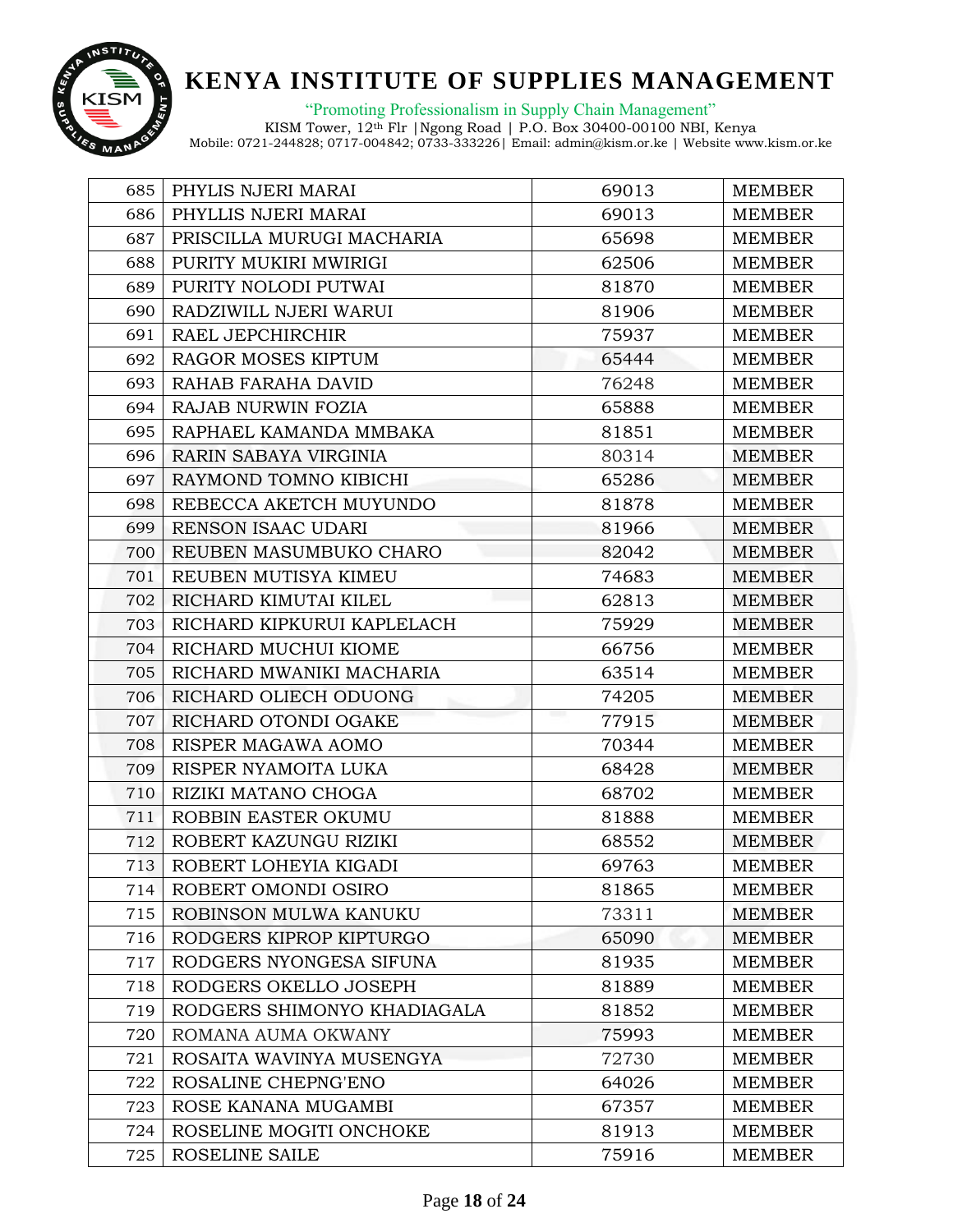

"Promoting Professionalism in Supply Chain Management"

| 726 | ROSELYNE ANYANGO OUKO       | 82022 | <b>MEMBER</b> |
|-----|-----------------------------|-------|---------------|
| 727 | ROSELYNE OPEL               | 62456 | <b>MEMBER</b> |
| 728 | ROTICH ROBERT               | 77511 | <b>MEMBER</b> |
| 729 | RUTH KWAMBOKA NYACHIEO      | 82066 | <b>MEMBER</b> |
| 730 | RUTH MAWIA MUIA             | 81864 | <b>MEMBER</b> |
| 731 | RUTH NTHENYA SILA           | 73669 | <b>MEMBER</b> |
| 732 | RUTH WANJIRU MUGO           | 65802 | <b>MEMBER</b> |
| 733 | SAADIA ABDI HUSSEIN         | 64951 | <b>MEMBER</b> |
| 734 | SAADIA MOHAMUD ISSAK        | 79235 | <b>MEMBER</b> |
| 735 | SABINA WARUGURU WAMBUGU     | 81445 | <b>MEMBER</b> |
| 736 | <b>SAHAL DAGANE AHMED</b>   | 77358 | <b>MEMBER</b> |
| 737 | <b>SAID ABDI ELMI</b>       | 74353 | <b>MEMBER</b> |
| 738 | <b>SALAD KIKUYU SARITE</b>  | 71404 | <b>MEMBER</b> |
| 739 | <b>SALAT ADAN BULLE</b>     | 76177 | <b>MEMBER</b> |
| 740 | <b>SALOME NTHAMBI PETER</b> | 81871 | <b>MEMBER</b> |
| 741 | SALOME WAITHIRA MUCHAI      | 78292 | <b>MEMBER</b> |
| 742 | <b>SAMMY PONDA MOSES</b>    | 74277 | <b>MEMBER</b> |
| 743 | <b>SAMSON JUMA OKUMU</b>    | 75783 | <b>MEMBER</b> |
| 744 | SAMSON ODHIAMBO OKOK        | 70520 | <b>MEMBER</b> |
| 745 | SAMSON ODHIAMBO OKOK        | 70520 | <b>MEMBER</b> |
| 746 | SAMUEL GACHURU WANJOHI      | 81844 | <b>MEMBER</b> |
| 747 | SAMUEL GATHEGE MAGU         | 82011 | <b>MEMBER</b> |
| 748 | SAMUEL KUNGU GITUARIA       | 80028 | <b>MEMBER</b> |
| 749 | SAMUEL MAINGI KITHEKA       | 81513 | <b>MEMBER</b> |
| 750 | SAMUEL MUCHIRI MWANGI       | 62437 | <b>MEMBER</b> |
| 751 | SAMUEL MUHIA NJUGUNA        | 82025 | <b>MEMBER</b> |
| 752 | SAMUEL MUTHAMA GATHINGITHIA | 80825 | <b>MEMBER</b> |
| 753 | SAMUEL MUTHIANI MULI        | 81904 | <b>MEMBER</b> |
| 754 | SAMUEL MUTHIKE MUTUKU       | 66673 | <b>MEMBER</b> |
| 755 | SAMUEL WANGARI NDUNGU       | 77492 | <b>MEMBER</b> |
| 756 | <b>SAMWEL NANOK KOSPIR</b>  | 69962 | <b>MEMBER</b> |
| 757 | <b>SARAH ARBE TULLU</b>     | 81931 | <b>MEMBER</b> |
| 758 | SCHOLASTICA MINAYO SEGELI   | 82056 | <b>MEMBER</b> |
| 759 | SETH MURANGIRI MURUGA       | 72266 | <b>MEMBER</b> |
| 760 | SHABRAM WANGATIA WANGA      | 81845 | <b>MEMBER</b> |
| 761 | SHADRACK KURIA KAGOMA       | 68257 | <b>MEMBER</b> |
| 762 | SHAFEE YAQUB MOHAMED        | 72609 | MEMBER        |
| 763 | SHAMSI MUENI MAINA          | 77288 | <b>MEMBER</b> |
| 764 | SHARIFA ADONYO SHABRAM      | 72166 | <b>MEMBER</b> |
| 765 | SHARON ATAI MUTAMA          | 81855 | <b>MEMBER</b> |
| 766 | SHARON CHERONO MUTAI        | 81898 | <b>MEMBER</b> |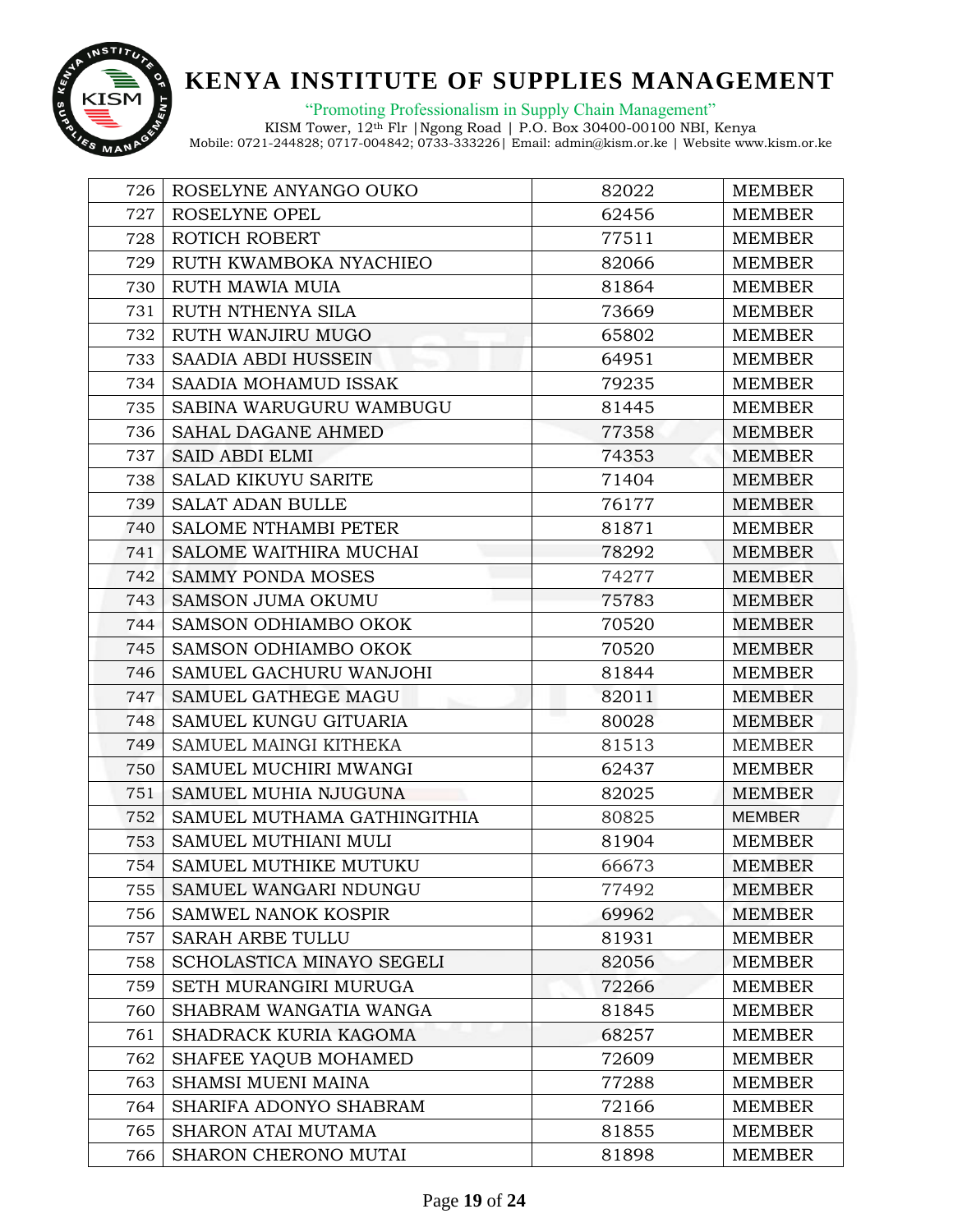

"Promoting Professionalism in Supply Chain Management"

| 767 | <b>SHARON JEPNGETICH BETT</b>  | 81920 | <b>MEMBER</b> |
|-----|--------------------------------|-------|---------------|
| 768 | SHARON MUTHONI KIBERA          | 81899 | <b>MEMBER</b> |
| 769 | SHEILA ACHIENG ONYANGO         | 81863 | <b>MEMBER</b> |
| 770 | SHEILA KHATUSHILI AKALA        | 67438 | <b>MEMBER</b> |
| 771 | SHEM ODHIAMBO OMONDI           | 82063 | <b>MEMBER</b> |
| 772 | <b>SILAS KIPTOO KOROS</b>      | 70781 | <b>MEMBER</b> |
| 773 | SILPHER ACHIENG                | 62936 | <b>MEMBER</b> |
| 774 | SILVIA ANGAYO JAGONA           | 78859 | <b>MEMBER</b> |
| 775 | SIMON KIMANI MUCHUNU           | 70797 | <b>MEMBER</b> |
| 776 | SIMON KIPNGETICH CHEPKWONY     | 70531 | <b>MEMBER</b> |
| 777 | <b>SIMON MULUKA ESHITUBI</b>   | 68013 | <b>MEMBER</b> |
| 778 | SIMON SHITSINZI BARASA         | 81875 | <b>MEMBER</b> |
| 779 | SIMON WAGURA WAITHAKA          | 68024 | <b>MEMBER</b> |
| 780 | SIYAD MAALIM ABDI SHAKUR       | 81507 | <b>MEMBER</b> |
| 781 | <b>SOLOMON KIPSIRIA BIWOTT</b> | 66526 | <b>MEMBER</b> |
| 782 | <b>SOLOMON LESERE KITIYIA</b>  | 74970 | <b>MEMBER</b> |
| 783 | <b>SOSTEN LELAN KIBETI</b>     | 72599 | <b>MEMBER</b> |
| 784 | STEPHEN IKHOLI ESHARANDA       | 73668 | <b>MEMBER</b> |
| 785 | STEPHEN MWENDWA MUTHUI         | 82071 | <b>MEMBER</b> |
| 786 | STEPHEN NGANDA MUSYOKI         | 77728 | <b>MEMBER</b> |
| 787 | STEPHEN NGOLE MBASI            | 82037 | <b>MEMBER</b> |
| 788 | STEPHEN ORINA MOCHACHE         | 65230 | <b>MEMBER</b> |
| 789 | STEPHEN OUSO OMBORI            | 81825 | <b>MEMBER</b> |
| 790 | <b>SUSAN JELIMO</b>            | 82057 | <b>MEMBER</b> |
| 791 | <b>SUSAN SEMPEYO TOM</b>       | 80567 | <b>MEMBER</b> |
| 792 | SUSAN WANJIKU KINUTHIA         | 77940 | <b>MEMBER</b> |
| 793 | SYLVESTER OUMA ARACHA          | 78237 | <b>MEMBER</b> |
| 794 | SYLVIA KAJUJU KIMATHI          | 67496 | <b>MEMBER</b> |
| 795 | SYLVIA NGUYSE KYALO            | 81905 | <b>MEMBER</b> |
| 796 | <b>SYMON MACHANGO</b>          | 63818 | <b>MEMBER</b> |
| 797 | TABITHA NELLERIA BARASA        | 78091 | <b>MEMBER</b> |
| 798 | TATU OMARI BEGE                | 81817 | <b>MEMBER</b> |
| 799 | TECLAH CHEPCHUMBA LEL          | 72819 | <b>MEMBER</b> |
| 800 | TEDDY KIARIE KARANJA           | 80299 | <b>MEMBER</b> |
| 801 | TERESA ADHIAMBO WANGA          | 81874 | <b>MEMBER</b> |
| 802 | THOMAS AUSTIN MBUGUA NJAU      | 62768 | <b>MEMBER</b> |
| 803 | THOMAS KENNEDY OGOLLA          | 81854 | <b>MEMBER</b> |
| 804 | THOMSON NYONGESA WEKESA        | 81999 | <b>MEMBER</b> |
| 805 | TIRUS KARIUKI MBURU            | 65763 | <b>MEMBER</b> |
| 806 | TITO KAPAITO IRENE             | 75699 | <b>MEMBER</b> |
| 807 | TITUS KAMAU KANGETHE           | 81474 | <b>MEMBER</b> |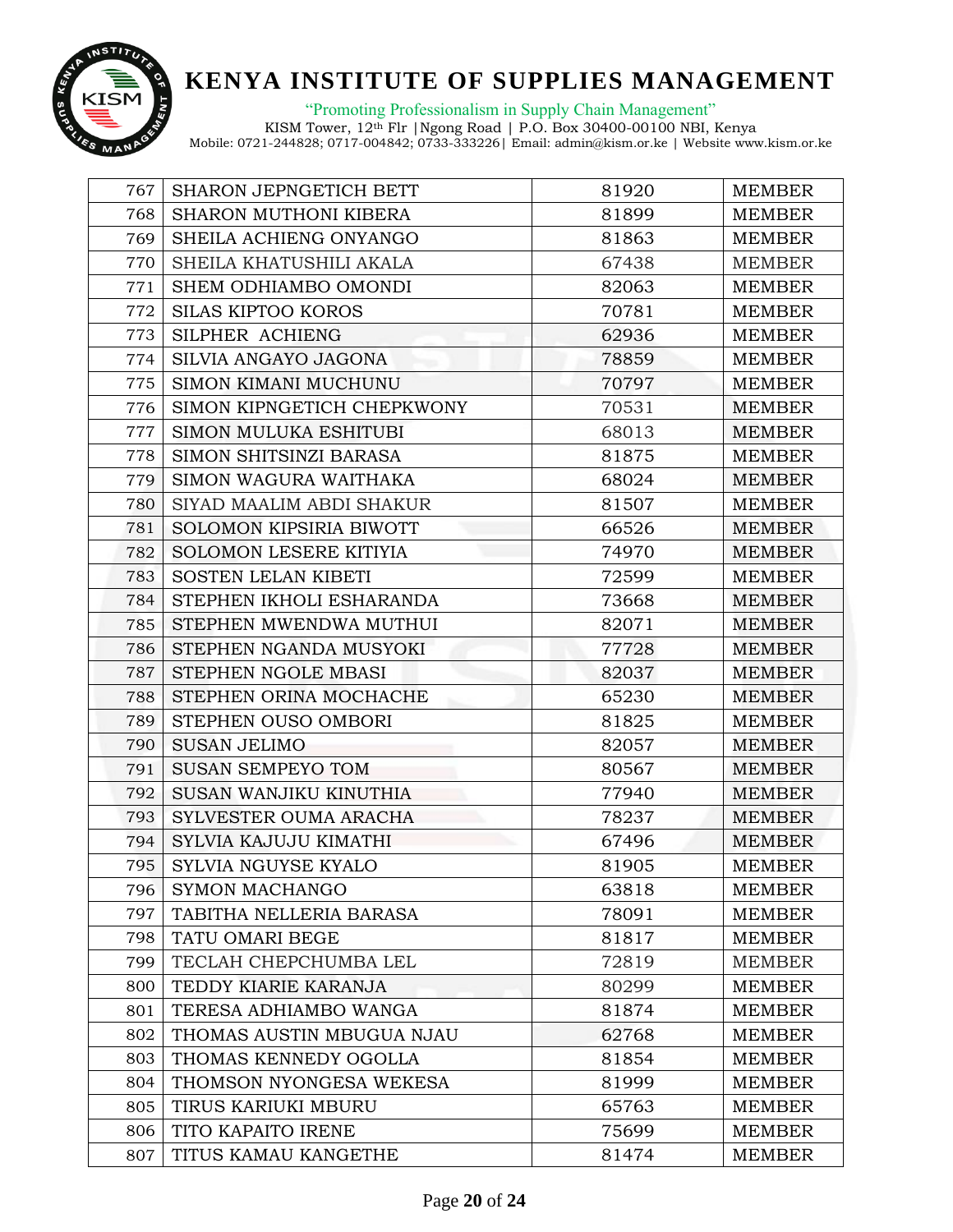

"Promoting Professionalism in Supply Chain Management"

| 808 | TOVESI SIMWA JORAM          | 81903 | <b>MEMBER</b> |
|-----|-----------------------------|-------|---------------|
| 809 | TUKIKO OLANG' TINDI         | 82017 | <b>MEMBER</b> |
| 810 | UMMULKHEIR ALI GUFU         | 82068 | <b>MEMBER</b> |
| 811 | VALARY AKINYI OTIENO        | 79314 | <b>MEMBER</b> |
| 812 | VALENTINE WANJIRU NDUNG'U   | 82077 | <b>MEMBER</b> |
| 813 | VERONICA AKINYI OLOO        | 81938 | <b>MEMBER</b> |
| 814 | VERONICAH KISIO NZOKA       | 75760 | <b>MEMBER</b> |
| 815 | VICKY JEPKEMOI KIPLAGAT     | 82073 | <b>MEMBER</b> |
| 816 | VICTOR IMBANGA TSUMA        | 72457 | <b>MEMBER</b> |
| 817 | VICTOR KARIITHI KOBIA       | 62883 | <b>MEMBER</b> |
| 818 | VICTOR MANAN NYAMBALA       | 71702 | <b>MEMBER</b> |
| 819 | VICTOR MBINDYO KINYUMU      | 81569 | <b>MEMBER</b> |
| 820 | VICTOR MUCHENI GICHUKI      | 72326 | <b>MEMBER</b> |
| 821 | VICTORIA MWIKALI MULWA      | 73724 | <b>MEMBER</b> |
| 822 | VIDIAN ACHIENG SALIM        | 77374 | <b>MEMBER</b> |
| 823 | VIJAY ONSASE NYABUTO        | 77411 | <b>MEMBER</b> |
| 824 | VINCENSIA ANYANGO APOPA     | 64911 | <b>MEMBER</b> |
| 825 | VINCENT KIMANI GATHONI      | 65634 | <b>MEMBER</b> |
| 826 | VIREN OTIENO ABUGO          | 79858 | <b>MEMBER</b> |
| 827 | VIRGINIA IMBENZI IMBENZI    | 81873 | <b>MEMBER</b> |
| 828 | VIRGINIA NJERI GITAU        | 67501 | <b>MEMBER</b> |
| 829 | VIRGINIA NYAMBURA KABERA    | 81934 | <b>MEMBER</b> |
| 830 | VIRGINIA WAHU MWAI          | 67712 | <b>MEMBER</b> |
| 831 | VIVIAN JEMUTAI MUTWOL       | 71425 | <b>MEMBER</b> |
| 832 | WALTER CECIL LUMBASI        | 81805 | <b>MEMBER</b> |
| 833 | WALTER NYAMONGO MAKOGI      | 71937 | MEMBER        |
| 834 | WAMBUGU SUZANNE WAMBUI      | 71333 | <b>MEMBER</b> |
| 835 | WANJIRU NGUGI JANE          | 76624 | <b>MEMBER</b> |
| 836 | WANYAMA KEVIN MUKHWANA      | 74311 | <b>MEMBER</b> |
| 837 | WEKESA NAKHUMICHA MILLICENT | 76361 | <b>MEMBER</b> |
| 838 | WENDY MUTHONI               | 81894 | <b>MEMBER</b> |
| 839 | WESLEY KONGO ONYONI         | 65780 | <b>MEMBER</b> |
| 840 | WHIROSE ODHIAMBO OCHIENG    | 81839 | <b>MEMBER</b> |
| 841 | WILSON MACHARIA MUKUHA      | 68424 | <b>MEMBER</b> |
| 842 | WILSON NYAGA MWARIMU        | 78625 | <b>MEMBER</b> |
| 843 | WINFRED NZULA MUKULA        | 69634 | <b>MEMBER</b> |
| 844 | WINNIE NJOKI WAITHAJI       | 82052 | MEMBER        |
| 845 | WINNY CHEPKEMOI             | 81940 | <b>MEMBER</b> |
| 846 | WYCLIFE WAKI ONDITI         | 81892 | <b>MEMBER</b> |
| 847 | WYCLIFFE SAVA IMBAYI        | 70931 | <b>MEMBER</b> |
| 848 | YAEM KIPKOECH JACKSON       | 71379 | <b>MEMBER</b> |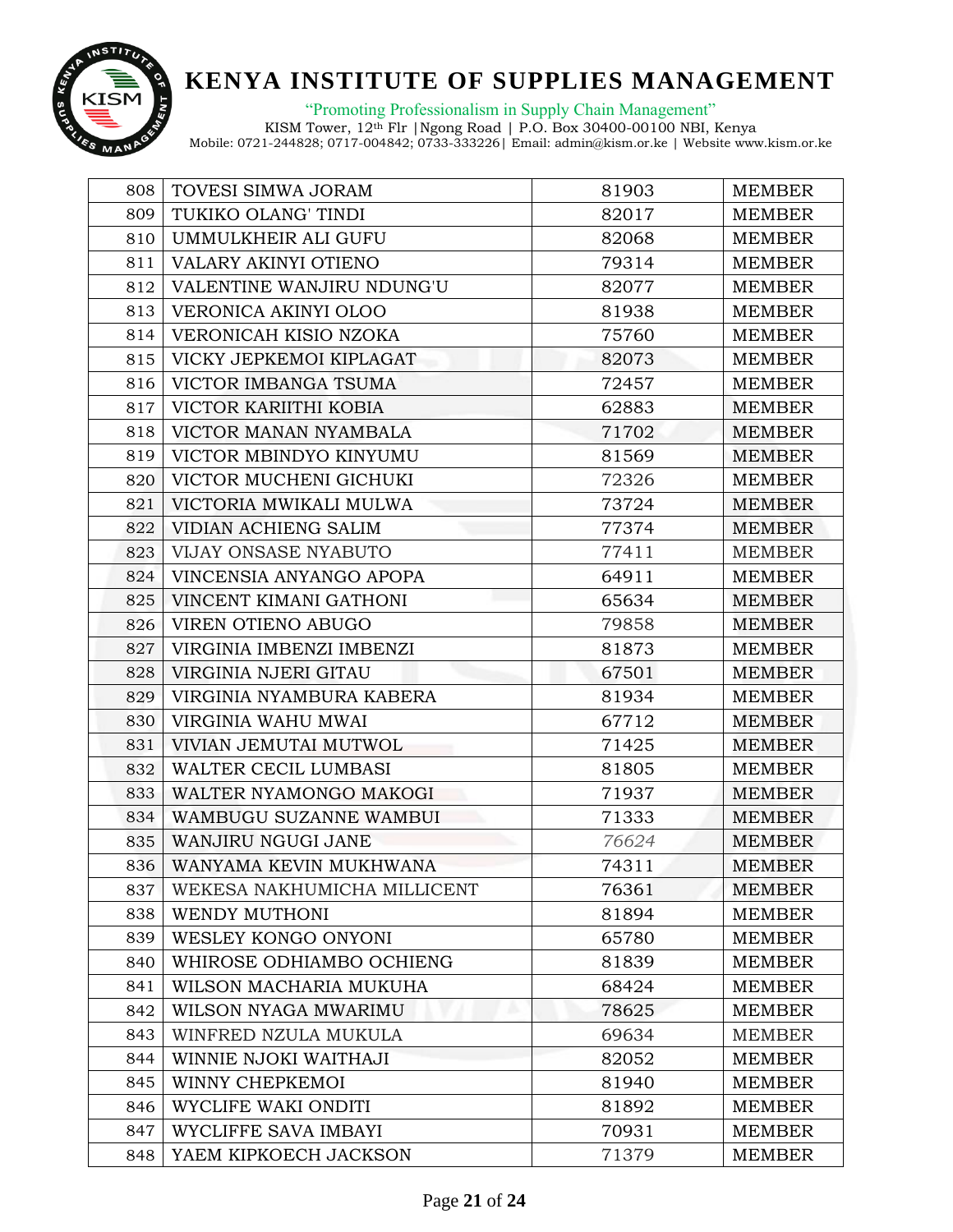

"Promoting Professionalism in Supply Chain Management"

| 849 | YUSSUF IBRAHIM MOHAMED        | 81811 | <b>MEMBER</b>    |
|-----|-------------------------------|-------|------------------|
| 850 | YUSSUF NOOR HUSSEIN           | 65197 | <b>MEMBER</b>    |
| 851 | ZACHARY KABARAGU KARIUKI      | 72775 | <b>MEMBER</b>    |
| 852 | ZADOK SUMBA OWUOR             | 68769 | <b>MEMBER</b>    |
| 853 | ZILPAH KHASHINDU MUKULO       | 65613 | <b>MEMBER</b>    |
| 854 | <b>IRERI JACKLINE MUTHONI</b> | 81974 | <b>MEMBER</b>    |
| 855 | GEOFFREY MUSYOKI KELI         | 82039 | <b>MEMBER</b>    |
| 856 | ACHIENG ADHIAMBO LINDA        | 74724 | <b>ASSOCIATE</b> |
| 857 | ALI MAALIM BILLOW             | 64626 | <b>ASSOCIATE</b> |
| 858 | BEATRICE WANGARI KURIA        | 81924 | <b>ASSOCIATE</b> |
| 859 | BENARD OMONDI OCHIENG         | 81993 | <b>ASSOCIATE</b> |
| 860 | BETTY CHEBET LANG'AT          | 64150 | <b>ASSOCIATE</b> |
| 861 | <b>BRIAN SHIGOLI</b>          | 69051 | <b>ASSOCIATE</b> |
| 862 | CATHERINE WANJALA KITURI      | 73053 | <b>ASSOCIATE</b> |
| 863 | <b>CLARE SITAWA WANDERA</b>   | 72250 | <b>ASSOCIATE</b> |
| 864 | CLEMENTINE LIKAMA LOTODO      | 63197 | <b>ASSOCIATE</b> |
| 865 | COLLINS HERBERT MUSUNGU       | 81928 | <b>ASSOCIATE</b> |
| 866 | CYNTHIA NYARIMBO MWANGOLA     | 79361 | <b>ASSOCIATE</b> |
| 867 | DANCAN KIPLAGAT KOECH         | 81824 | <b>ASSOCIATE</b> |
| 868 | DANIEL KATEI MOKI             | 81979 | <b>ASSOCIATE</b> |
| 869 | DANIEL PAZIA MWASAMBU         | 81848 | <b>ASSOCIATE</b> |
| 870 | DAVID BIRGEN BIRGEN           | 81833 | <b>ASSOCIATE</b> |
| 871 | EDWARD OTIENO GOKO            | 81540 | <b>ASSOCIATE</b> |
| 872 | EDWIN NJOKA NDUNYU            | 81837 | <b>ASSOCIATE</b> |
| 873 | EMILY CHEPKURUI LIMO          | 81221 | <b>ASSOCIATE</b> |
| 874 | ERASMUS NYAGA NJUE            | 63640 | <b>ASSOCIATE</b> |
| 875 | ERIC MAINA MWANGI             | 70188 | <b>ASSOCIATE</b> |
| 876 | ERIC NJAMUMO GATERI           | 70856 | <b>ASSOCIATE</b> |
| 877 | <b>EVANS MACIGO</b>           | 63939 | <b>ASSOCIATE</b> |
| 878 | EVE NEKESA WAKHUNGU           | 75137 | <b>ASSOCIATE</b> |
| 879 | FLORENCE J. KULEI             | 63335 | <b>ASSOCIATE</b> |
| 880 | FRIDAH NYABOKE KETTER         | 81842 | <b>ASSOCIATE</b> |
| 881 | <b>GABRIEL MWANGI KABIRO</b>  | 64678 | <b>ASSOCIATE</b> |
| 882 | GEORGE KARUTHUI KAMAU         | 80403 | <b>ASSOCIATE</b> |
| 883 | GICHORA ANNE WANJIRU          | 79283 | <b>ASSOCIATE</b> |
| 884 | HANIF RAHEMTULLA SAMEER       | 76529 | <b>ASSOCIATE</b> |
| 885 | HUMPREY OTIENO GEORGE         | 79294 | <b>ASSOCIATE</b> |
| 886 | <b>IRENE CHEBIWOTT</b>        | 75970 | <b>ASSOCIATE</b> |
| 887 | <b>JAMES OBONGO</b>           | 63626 | <b>ASSOCIATE</b> |
| 888 | <b>JESMILY NGELE MWATA</b>    | 79745 | <b>ASSOCIATE</b> |
| 889 | <b>JESSE HAEMBA SIMIYU</b>    | 81834 | <b>ASSOCIATE</b> |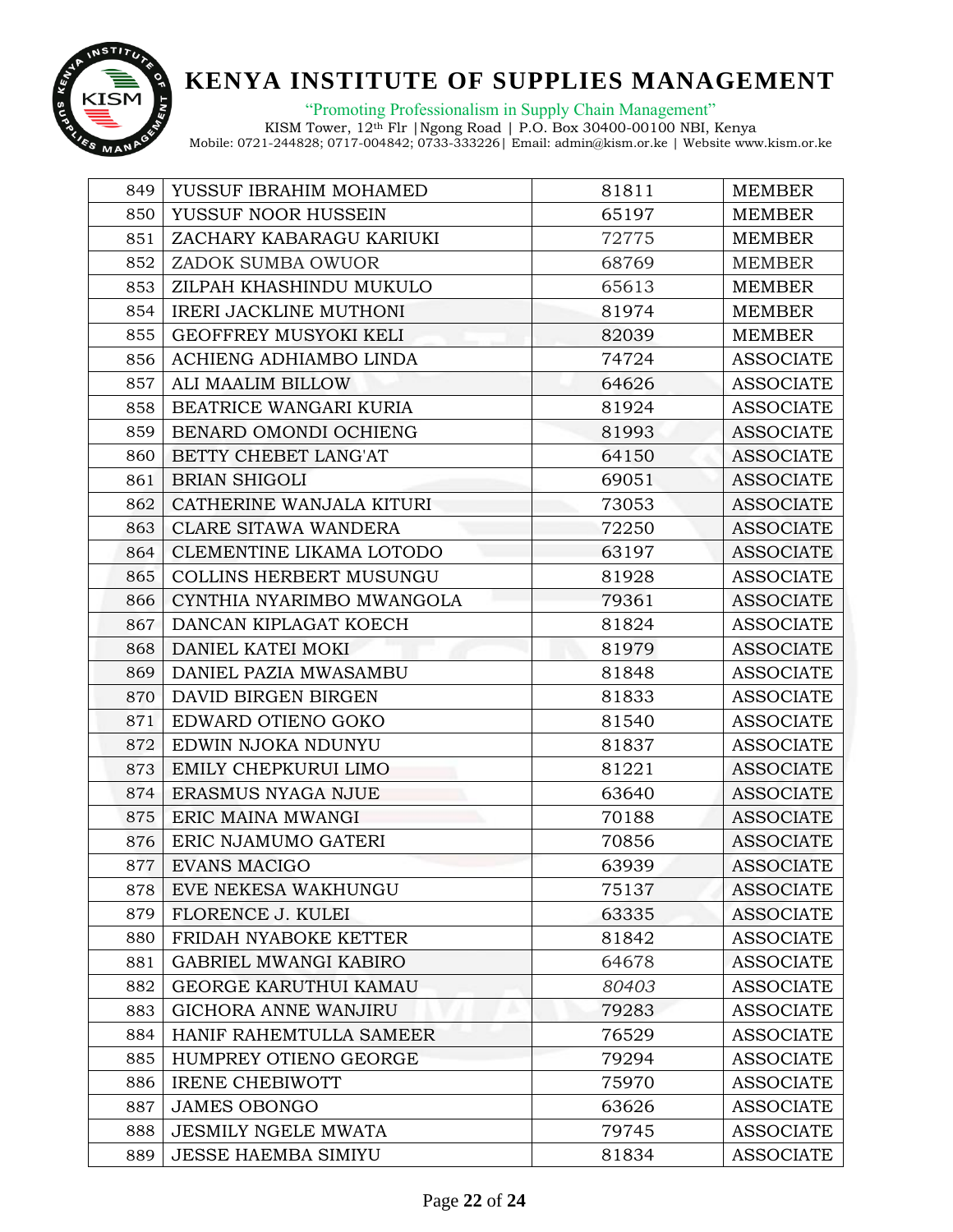

"Promoting Professionalism in Supply Chain Management"

| 890 | <b>MAAMUN SALIM HUSSEIN</b> | 81957 | <b>ASSOCIATE</b> |
|-----|-----------------------------|-------|------------------|
| 891 | MARTHA MERIKOL KITUTU       | 81881 | <b>ASSOCIATE</b> |
| 892 | MARY GORRETTY AKUMU ALOO    | 81900 | <b>ASSOCIATE</b> |
| 893 | MARY KALEVU MUEKE           | 79247 | <b>ASSOCIATE</b> |
| 894 | MASUDI OMAR MWAMNYENDESI    | 73124 | <b>ASSOCIATE</b> |
| 895 | MAUREEN KAGWIRIA KIMATHI    | 76444 | <b>ASSOCIATE</b> |
| 896 | MERCY SANTINA OSIAKO        | 68585 | <b>ASSOCIATE</b> |
| 897 | MERCY SAYO ANZEZE           | 81876 | <b>ASSOCIATE</b> |
| 898 | MICHAEL OBIMBO AREMO        | 62504 | <b>ASSOCIATE</b> |
| 899 | MOSES MABONGA KOMBO         | 81936 | <b>ASSOCIATE</b> |
| 900 | NANCY MUMBI GITHINJI        | 79250 | <b>ASSOCIATE</b> |
| 901 | NAOMI WANJIKU KAMAU         | 67091 | <b>ASSOCIATE</b> |
| 902 | PAULINE NGOCHI              | 80213 | <b>ASSOCIATE</b> |
| 903 | PENINNAH MUTUNE MITULA      | 77494 | <b>ASSOCIATE</b> |
| 904 | PERIS WACEKE KABORA         | 81968 | <b>ASSOCIATE</b> |
| 905 | PETER MANDILA WANJALA       | 81867 | <b>ASSOCIATE</b> |
| 906 | PHOEBE NALIAKA WAKWABUBI    | 82038 | <b>ASSOCIATE</b> |
| 907 | PURITY WANJIRU KINUTHIA     | 73966 | <b>ASSOCIATE</b> |
| 908 | RAHAB NYAMBURA MBUTHIA      | 63252 | <b>ASSOCIATE</b> |
| 909 | RODGERS KATANA NGONYO       | 79838 | <b>ASSOCIATE</b> |
| 910 | ROGERS CHERUIYOT MAINA      | 79659 | <b>ASSOCIATE</b> |
| 911 | ROMULUS OMONDI ODHIAMBO     | 63591 | <b>ASSOCIATE</b> |
| 912 | SERAH WANGARI GIKARIA       | 81814 | <b>ASSOCIATE</b> |
| 913 | <b>SILA KIMONDIU CYRUS</b>  | 77279 | <b>ASSOCIATE</b> |
| 914 | SIMON KINYAMASYO MWANZA     | 77669 | <b>ASSOCIATE</b> |
| 915 | SIMON MUHORO KARIUKI        | 81826 | <b>ASSOCIATE</b> |
| 916 | <b>STANLEY THUO</b>         | 67417 | <b>ASSOCIATE</b> |
| 917 | STEPHEN MUSUSYA MUTUNGA     | 75342 | <b>ASSOCIATE</b> |
| 918 | VICKENS OCHIENG OLWEYA      | 81932 | <b>ASSOCIATE</b> |
| 919 | VICTOR KIPTANUI KWARA       | 79866 | <b>ASSOCIATE</b> |
| 920 | WESLEY KIPROTICH NGETICH    | 66476 | <b>ASSOCIATE</b> |
| 921 | YVONNE MUTAKALE BIHEMBO     | 81996 | <b>ASSOCIATE</b> |
| 922 | <b>JOB MUNIALO CHWALA</b>   | 81984 | <b>ASSOCIATE</b> |
| 923 | ABDALLA GAYOYE HIRIBAE      | 81890 | <b>STUDENT</b>   |
| 924 | ANN KEMUNTO OGETO           | 81994 | <b>STUDENT</b>   |
| 925 | BENARD YEWA OWINO           | 76813 | <b>STUDENT</b>   |
| 926 | DAVID HALDAYAN EKALLO       | 81952 | <b>STUDENT</b>   |
| 927 | DAVID KIYO MUMIRA           | 82055 | <b>STUDENT</b>   |
| 928 | DEFFNEY ACHIENG' OTIENO     | 81590 | <b>STUDENT</b>   |
| 929 | DOREEN KERUBO MONARI        | 77497 | <b>STUDENT</b>   |
| 930 | ELIZABETH WAIRIMU KAMAU     | 81808 | <b>STUDENT</b>   |